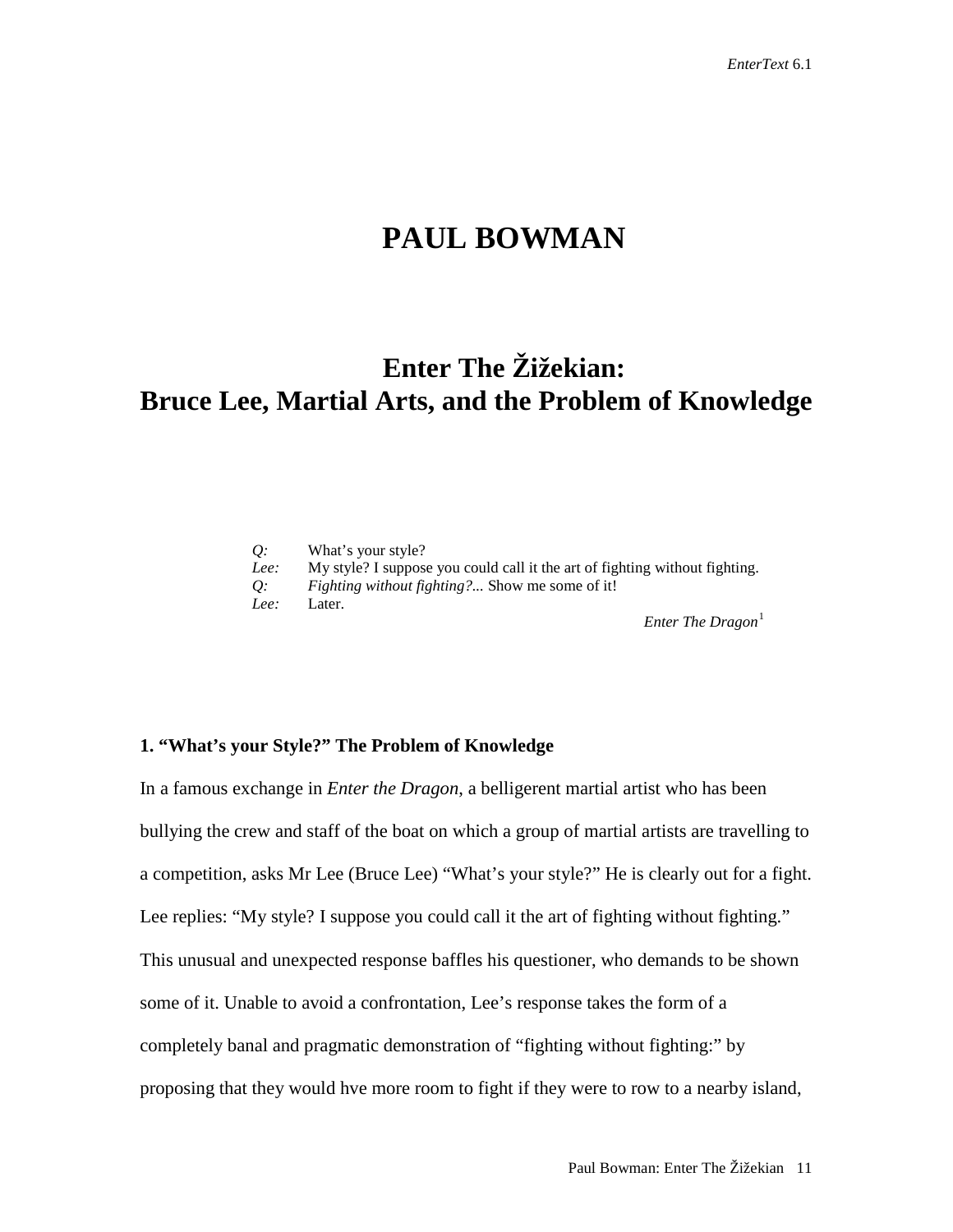he tricks the aggressor into climbing aboard a small rowing boat in a perilously rough sea. Lee then untethers the boat and hands the rope to those who had been bullied, who proceed to toy with their now-helpless erstwhile persecutor. Hence, Lee shows what "fighting without fighting" most literally means. Nevertheless, despite the banality of this demonstration, every viewer *knows* that the phrase "the art of fighting without fighting" *really* encapsulates something *more*, something enigmatic, "deep" and profound. We sense with heady anticipation that there is going to be a lot more to this mysterious oriental art than tricks.

We know this because in *Enter the Dragon* the sense of the enigmatic profundity of Lee's Shaolin art is omnipresent. From the very first scene of the film, the presentation of Lee and his Shaolin art insistently urges the viewer to believe that there really is more to martial arts than fighting. The opening scene of *Enter the Dragon* is a ritualistic "rite of passage" combat sequence in a Shaolin Temple. This is immediately followed by a koan-like question-and-answer session between Lee and his master, in which the master begins by saying "I see your talents have gone beyond the mere physical level. Your skills are now at the point of spiritual insight."<sup>[2](#page-26-1)</sup> The mysticism of this exchange is immediately further consolidated by the following scene in which Lee tutors a young monk, Lau, and explains that a correctly executed kick (or any combative exchange) "is like a finger pointing away to the moon."<sup>[3](#page-26-2)</sup>

In its attribution of some enigmatic depth to martial arts, *Enter the Dragon* is an exemplary instance of the most popular kind of discourse about them. For the myths and messages of the discourses and texts of martial arts often insist that there is indeed more to these fighting practices than fighting. But what "more" is there? What more is there to

Paul Bowman: Enter The Žižekian 12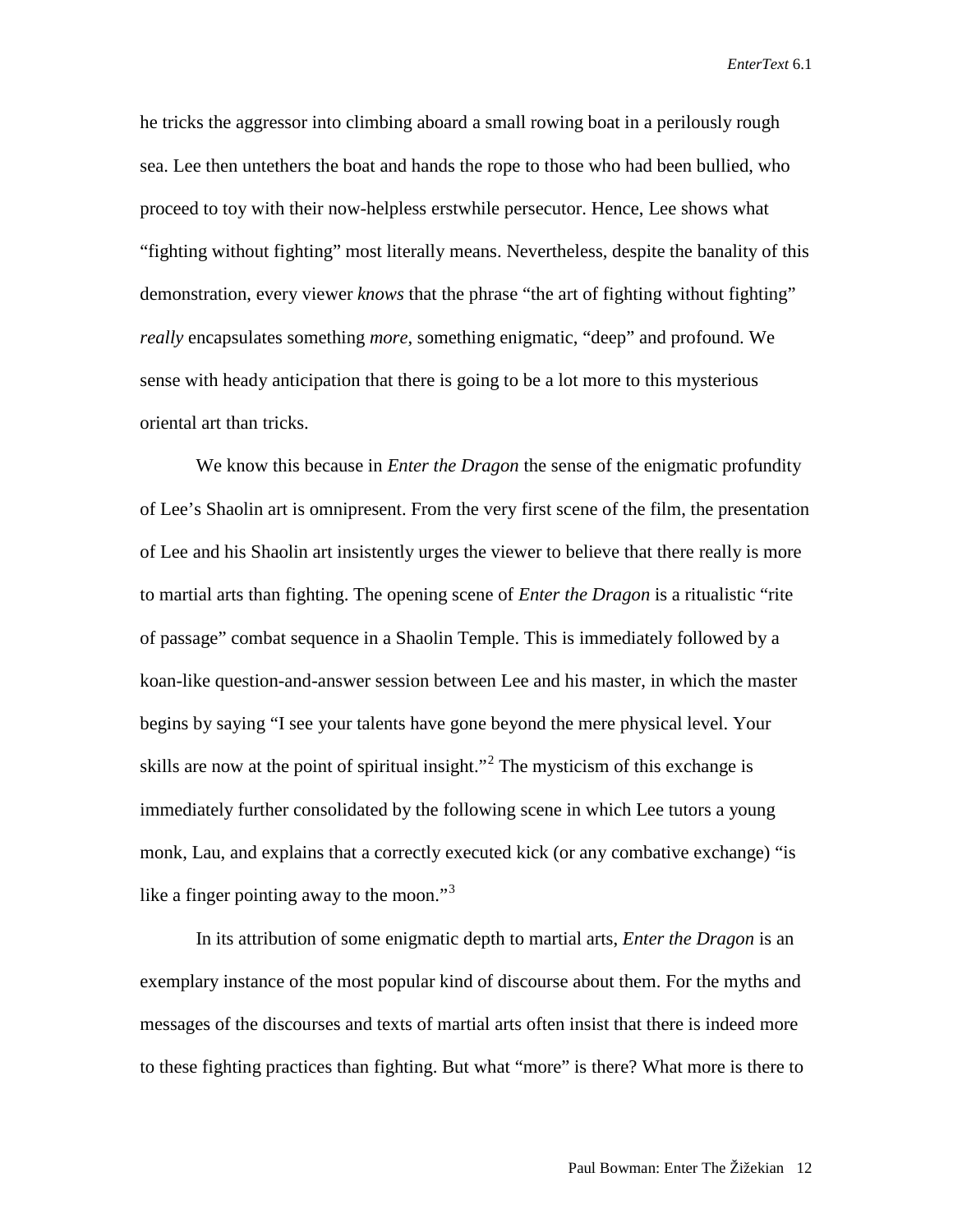martial arts than fighting? Or indeed, a more appropriate question perhaps: given that martial arts practice often consists entirely in endless training sessions without any actual fighting on the horizon, what more is there to "martial" arts than fighting without fighting?

But perhaps we have already moved too fast. For, if martial arts can equally easily be more and less and other than "fighting" (and all at the same time), then surely the *first* question to be asked is what actually are martial arts? This may seem obvious: an unnecessary question. But, as Hegel cautioned, "What is 'familiarly known' is not properly known, just for the reason that it is 'familiar'…. [For, familiarity itself] is the commonest form of self-deception."[4](#page-27-0) Stephen Chan gives a clear account of the crisis that scratching the surface of apparent obviousness can precipitate when he explains that "a UNESCO survey of the world's martial arts" that he was involved with had to be abandoned "because the various authors could not agree on the nature of the project."<sup>[5](#page-27-1)</sup> They could not agree on a workable definition or delimitation of their shared object of study, "the martial arts." In other words, this putatively obvious and stable referent immediately turned out to be a rather deceptive signifier, something that can be drastically differently construed depending on one's standpoint. The UNESCO group was unable to agree on *how* to conceive of the martial arts: how to contextualise them, how to establish and assess their limits, their "essence," and indeed how to ascertain what constitutes their "reality." They were especially unable to agree on whether the "reality" of martial arts should include or exclude the myths, fictions, fantasies, and fabrications that constantly blur the edges and muddy the waters of this subject.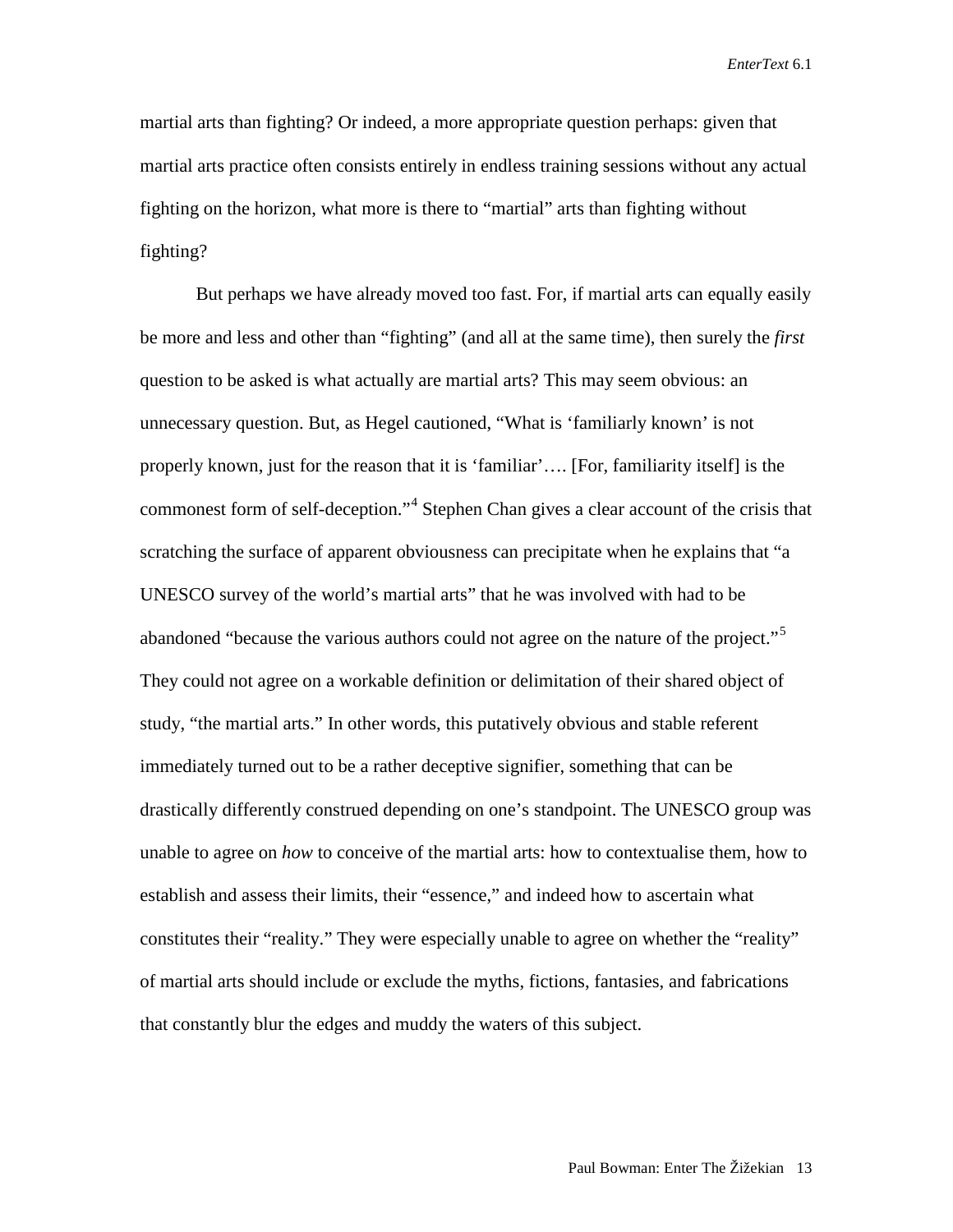### **2. "My Style?" The Disciplined Production of Difference**

Chan's area in the UNESCO study was to have been Japanese martial arts. On this topic, he offered the view that "mythology plays a large role in the internationalization of Japanese martial arts."<sup>[6](#page-28-0)</sup> However, this proposition, he observes, "seemed particularly contentious" to the other authors; who, holding different notions of what constitutes the reality of a martial art (and implicitly therefore a different notion of what constitutes reality as such), wanted to downplay or ignore myth. According to Chan, however, "little progress seem[s] possible in separating histories from mythologies," when it comes to martial arts.<sup>[7](#page-28-1)</sup> This is because in their formation, dissemination and proliferation, myth demonstrably often trumps history. We might merely consider the explosive impact that a film like *Enter the Dragon* had on the fantasy life and martial arts practice the world over to see Chan's point: namely that when it comes to the martial arts, myths and fictions can be far more influential and orientating than truth.<sup>[8](#page-28-2)</sup>

It is widely known that the choreography seen in *Enter the Dragon* has little direct relation with the "real" Shaolin kung fu that the character of Lee in *Enter the Dragon* "would really" have practised; just as the "celluloid" cinematic choreography in Bruce Lee films had little in common with the interdisciplinary *bricolage* of different approaches to combat actually developed and taught by Bruce Lee himself (of which more will be said in due course). <sup>[9](#page-28-3)</sup> But it was not just Hollywood and Hong Kong cinema that unleashed "myth" by manipulating fantasies worldwide, conjuring up spurious yet putatively ancient arts (now called "wushu" and "wire fu," namely, the dramatic athletic kung fu of film choreography). Chan himself lists a whole host of Japanese martial arts that are often deliberately represented, exported and consumed as if they are authentically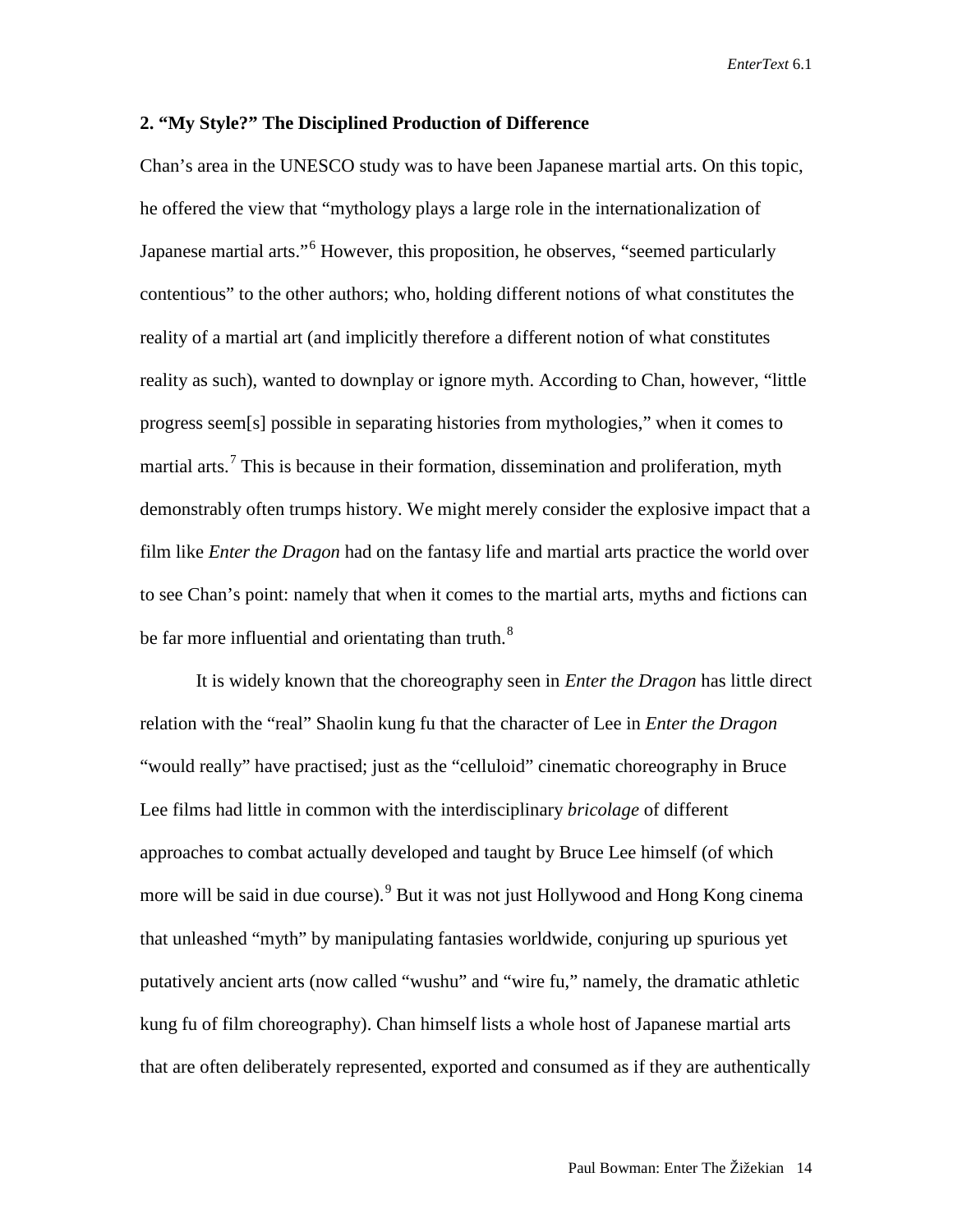ancient warrior arts, but which are in fact relatively recent, often twentieth-century inventions.

His point is simple: what he calls "mythologising" more than muddies the waters of reality: it actually constitutes it. As he points out, there are millions "worldwide who practise the Japanese martial arts and believe that these arts have antique and spiritual values beyond what passes for history and cultural value in the constructions of their own cultures."[10](#page-28-4) Indeed, he suggests that those who have bought into many of the myths of Japanese martial arts have in a sense been duped by the cynical ministrations of what he calls "the Japanese cultural authorities." These, he argues, have deliberately worked as the "editor of mythologies"<sup>[11](#page-28-5)</sup> in order deliberately to make Japanese culture into a commodified artefact. This mythology is commodified in myriad ways: both "in fact" (through the production of new "ancient" martial arts) and "in fiction" (through film, literature and other such productions). These artefacts are produced and consumed as if authentically ancient culture, when in actual fact they have been deliberately produced: conjured up, exported, (re)imported and consumed.

Given this complexity, the question of how to define, delimit and make sense of the "martial arts" inevitably encounters the problem that "martial arts" exceed simple categorisation. So, in order to try adequately or exhaustively to approach and to attempt to understand *fully* what martial arts "are," one must seemingly cover a vast interdisciplinary breadth. For, to grasp the "whole truth" would seem to demand mastery of realms as diverse as archival research, history and historiography, translation, comparative philosophy, culture and religion, psychology, sociology, political economy, marketing, aesthetics, politics, cinematography, and popular culture, to say the least.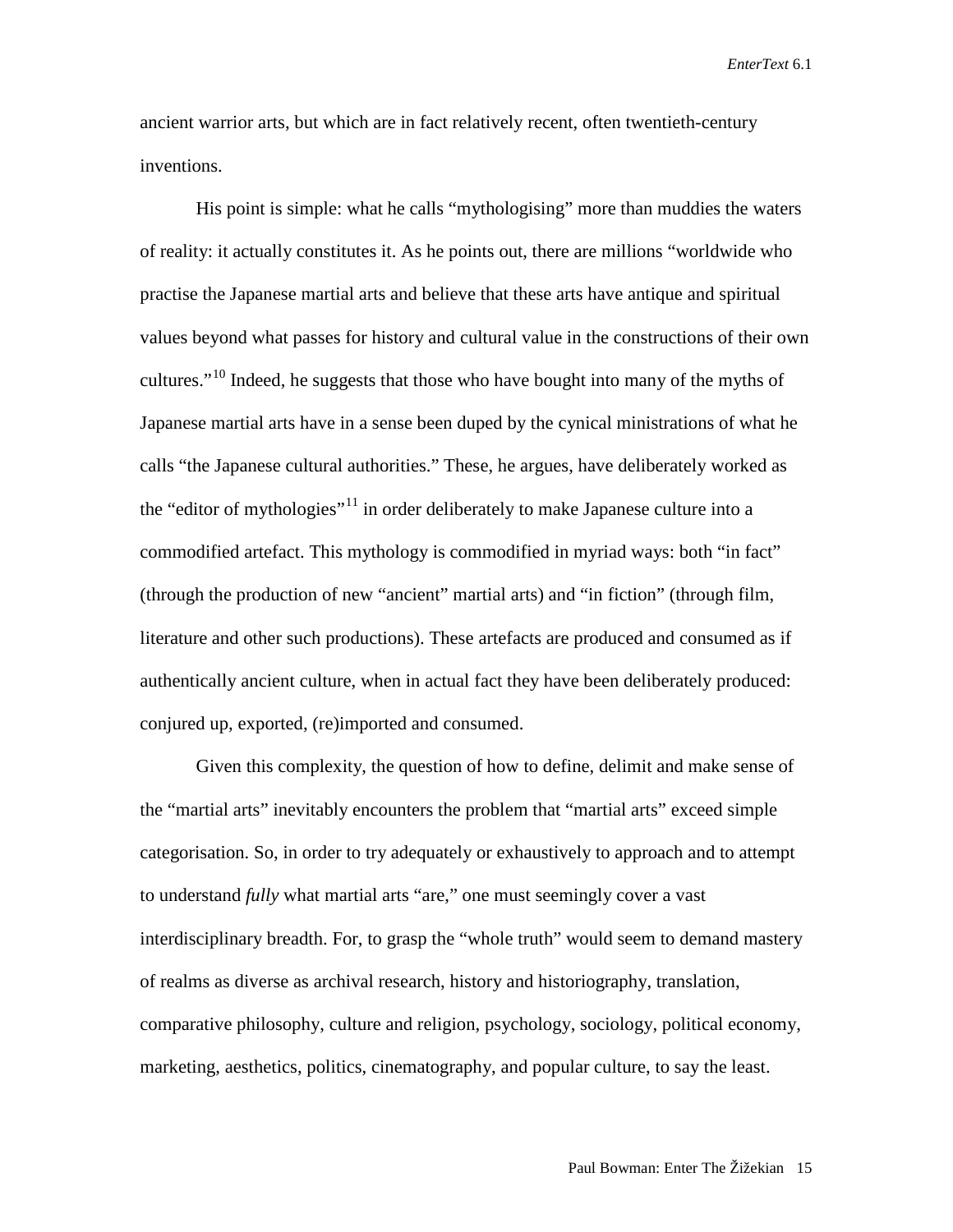Given the multiple dimensions of "martial arts," the question is: what sort of a paradigm could possibly hope to be adequate to the task? The problem here is that any approach will privilege certain dimensions and subordinate, be ignorant of or otherwise exclude others. Every version of "interdisciplinarity" cannot but be led by a *particular* disciplinary preference, and so will differ from other possible versions of interdisciplinarity, and therefore produce different (often utterly contradictory forms of) knowledge. Omniscience is not possible. Every account or manner of "understanding" will be enabled and limited by a particular partial bias.

Given Chan's argument about the ensnarement of Japanese martial arts within a commodifying process, then, from a Marxian perspective, such as that recently (re)developed by the influential Slovenian cultural critic, Slavoj Žižek, Chan's observations might immediately be taken to be the start and end-point—the *culmination*—of an argument. That is, from the perspective of Marxian economism (the view that the dictates of the economy determine in the last instance the beliefs and practices of culture and society), then the point about commodification may be regarded as the last word on the matter—as if proving that culture has been decisively colonised by capitalism, and that all beliefs and practices are ideological (because they are commodified myths that we have bought into), and that cultural practices like martial arts are simply a kind of modern "opium of the masses."

However, Chan himself is evidently neither a Žižekian nor any other kind of economic reductionist, as he does not propound such a view. On the contrary, he contends that whilst, on the one hand, one cannot simply or uncritically believe all of their "history" ("Much of what seems to be antique is not"),  $^{12}$  $^{12}$  $^{12}$  on the other hand, martial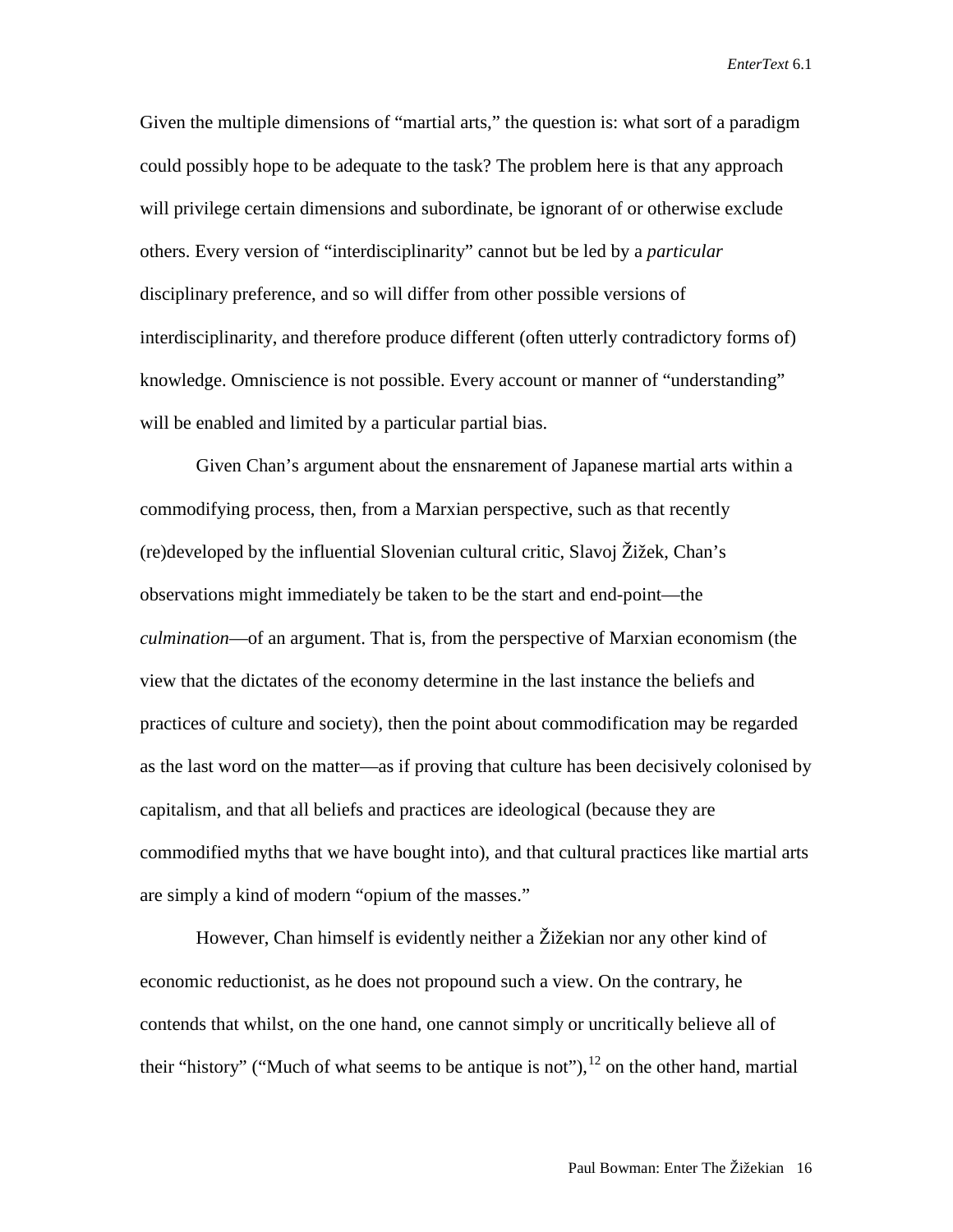arts cannot just be viewed as commodity pure and simple. In this respect, he gives examples of martial arts in "African shanty townships," where karate has become "an alternative source of values and cultural shelter to those shut outside the wealth of the Western economy, and who have been divorced by location and the exigencies of poverty from a deep indigenous sense of culture."<sup>[13](#page-28-7)</sup> Here, there is something strongly "cultural," indeed even *political* about martial arts. They become bound up in identity, in identification, in organic community, and can be construed as taking on a place and significance that is far from simply consumerist.

So, an over-economistic or reductively Marxian take on culture as capitalist-colonised seems limited. What alternative paradigms are available that we might bring to bear on martial arts? Any answer will already be biased and therefore in every way "partial." But, from the point of view of the contemporary interdisciplinary arts and humanities, there is "obviously" much that is psychoanalysable in martial arts (given the palpable presence of masculine desire, fantasy and fear, as well as cultural projections about "the other," for instance). There is also much that seems to cry out for Foucauldian styles of analysis of the body in discourses and relations of power—not forgetting post-Foucauldian and postcolonial considerations of "orientalist discourse." Martial arts phenomena demand historicisation, too, of course. But even if something "universal" is discerned in the impetus to begin martial arts training—perhaps the sense of "lack" that might crystallise in the subjective desire to become powerful or invincible—such a "symptom" can of course be treated in many manners: reiterated or recurring "symptoms" need not necessarily be approached through Freudian or Lacanian optics. There are vastly differing ways to interpret even a "universal" or "general" feature, from the most positivist,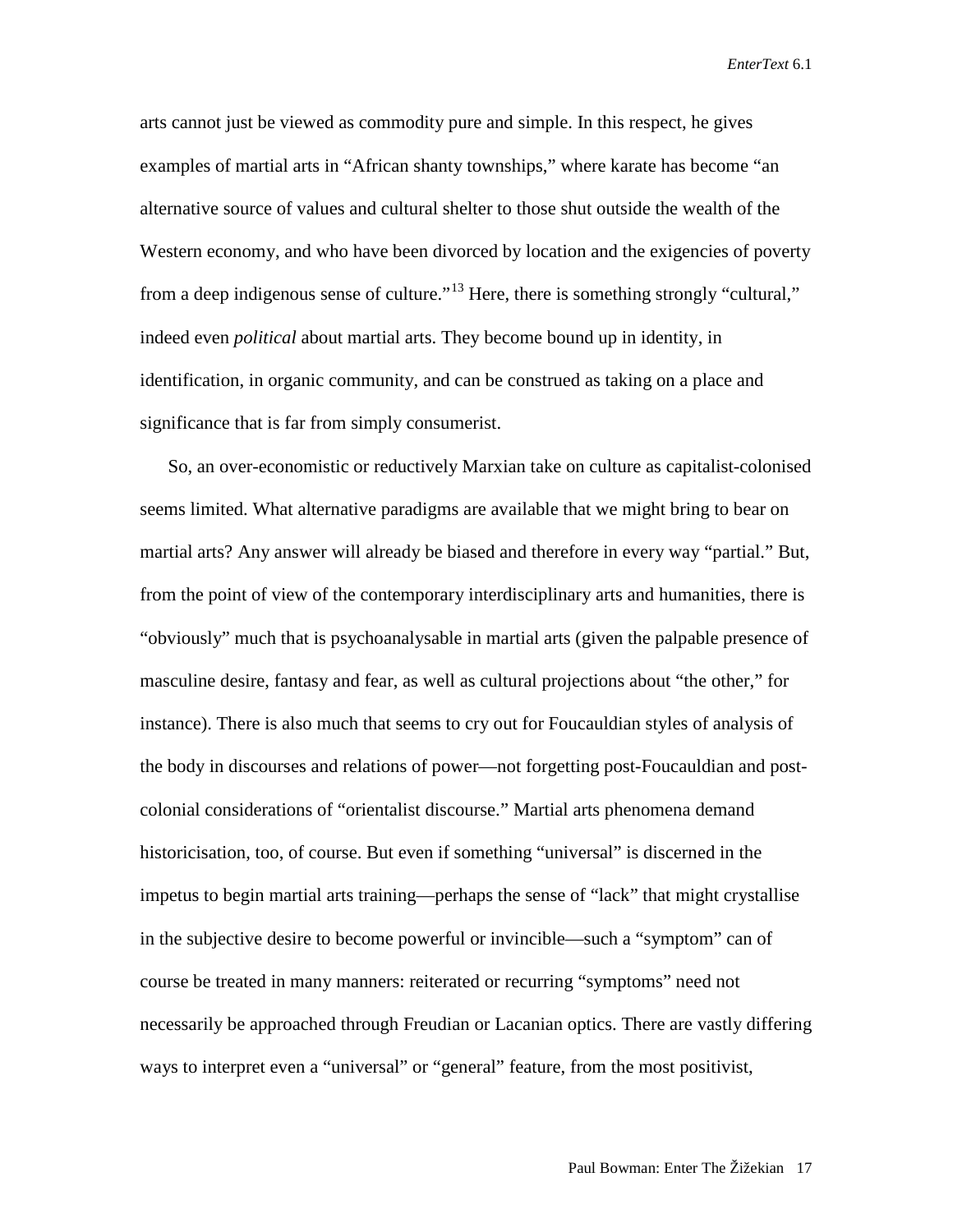behaviourist or essentialist paradigms to the most relativist, postmodern or deconstructive. In terms of the latter, for instance, Jacques Derrida's ruminations on death and its relation to questions of responsibility in *The Gift of Death*<sup>[14](#page-28-8)</sup> almost call out to be applied to a consideration of the martial arts. Or, to put this another way: surely consideration of the martial arts should be accorded the dignity and seriousness of philosophy, especially insofar as they seem so closely related to questions of death, desire, responsibility, discipline, mortality and purpose. As Derrida argues at one point:

a concept of *discipline* covers a number of senses…: that of training, first of all, or exercise, the idea of the work necessary to maintain control over orgiastic mystery…. Secondly, this discipline is also philosophy, or the dialectic, to the extent that it can be taught, precisely as a discipline, at the same time exoteric and esoteric; as well as that of the exercise that consists in learning to die in order to attain the new immortality, … the care taken with death, the exercise of death, the "practicing (for) death" that Socrates speaks of in the *Phaedo*. [15](#page-28-9)

To regard Derrida or even Socrates as Samurai/martial theorists may not turn out to be as preposterous as it might at first sound. For, many things come in response to the inevitability of death and the problem of responsibility: philosophy and discipline are but two. There are even uncanny affinities and connections between the samurai manual, the *Hagakure*, and Hegel's master-slave dialectic.<sup>[16](#page-28-10)</sup>

Yet nor can martial arts unequivocally be said to be "philosophical." For they are also sites of sheer pleasure, thrill-seeking, competition, engagement, escapism, fantasy; and as available to the ideology of individualism as to that of community. Sociologicallyaware claims have been made about some of the contexts in which they proliferate: the immediate and enduring popularity of martial arts films and practices in American black ghetto communities has been widely noted and theorised, for instance.<sup>[17](#page-28-11)</sup> But "martial"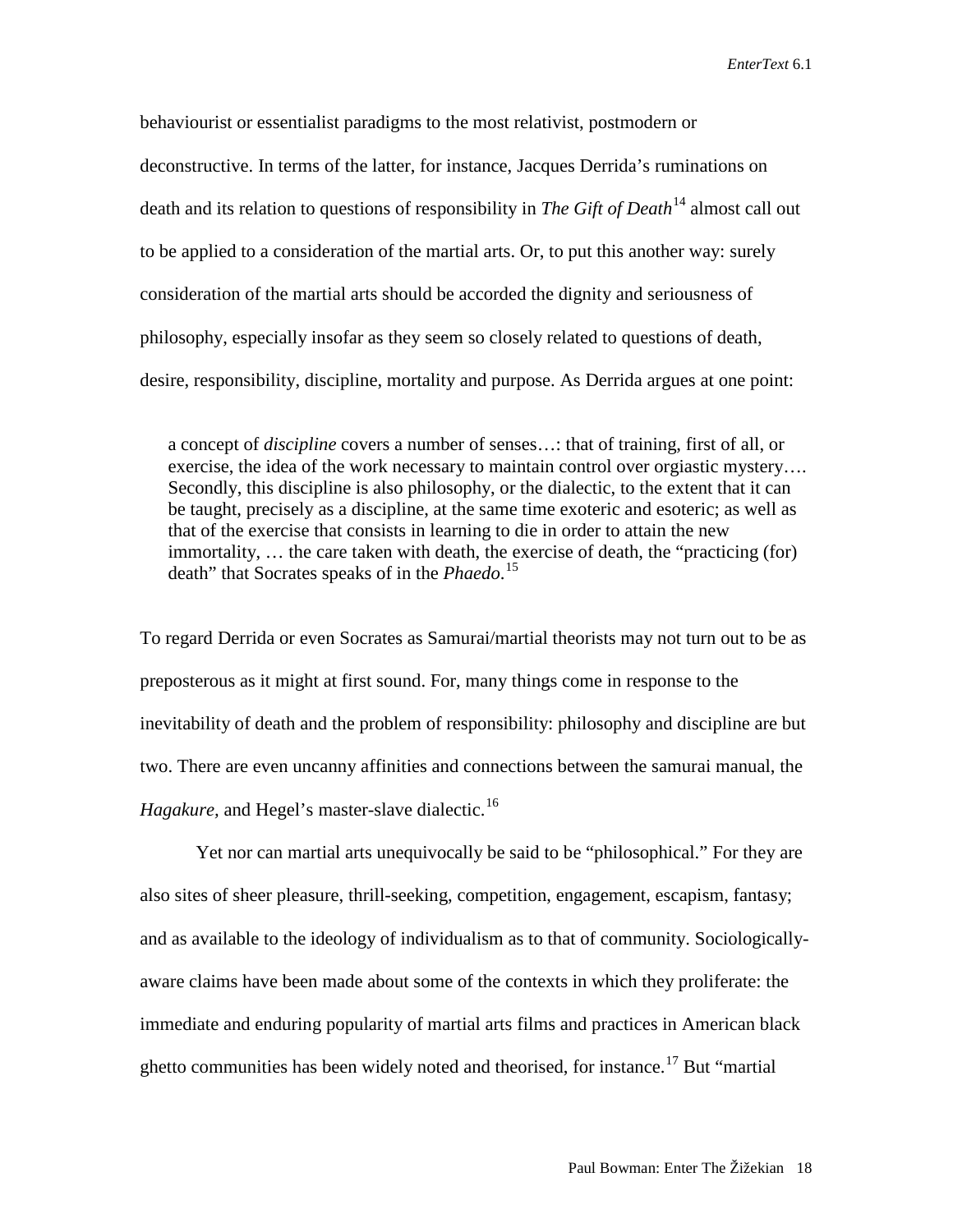arts" arise and function in these contexts very differently from when martial arts tropes and themes are appropriated in management self-help discourses (wherein Japanese swordsmanship texts like *The Book of Five Rings* or books like *The Art of War* are made to play the part of business manuals).<sup>[18](#page-28-12)</sup> Furthermore, martial arts again take on a very different function, form and status in New Age and hippy ideologies and lifestyles in the West, where the hippy fetishism about mystical "universal harmony" replaces capitalistic, macho or militaristic fetishism about "conflict." And what may be just playful, hobbyist hippy (or indeed hip hop) ideology in the West is something quite different in East Asia, where many "martial" practices (such as *chi-gung*/*qigong* and *Falun gong*) have been variously repressed *and* recruited in nationalist political discourses.<sup>[19](#page-28-13)</sup>

### **3. "The art of fighting** *without* **fighting?"**

So, there is no simple or univocal answer to the question even of what is being "done" when martial arts are said to be "done"—or indeed, "what is there" when martial arts are said "to be." Greg Downey broaches some of the ramifications of this in a study of *capoeira*, [20](#page-28-14) a Brazilian phenomenon that hovers undecidably somewhere between combat, dance, ritual, sport, subculture, quasi-religion and aimless game, all at the same time. He relates this to its complex history: *capoeira* was a fighting art developed by slaves in Brazil that, like arts devised by colonised peoples in the Philippines and elsewhere, was from the start disguised as a dance and passed off as a harmless ritual. Accordingly, this carnivalesque aspect became inscribed into its practice, at the same time as it served as the primary fighting resource, first of slaves and thereafter of the Brazilian underclass. Viewed as a scourge by the authorities (like Karate in Okinawa, and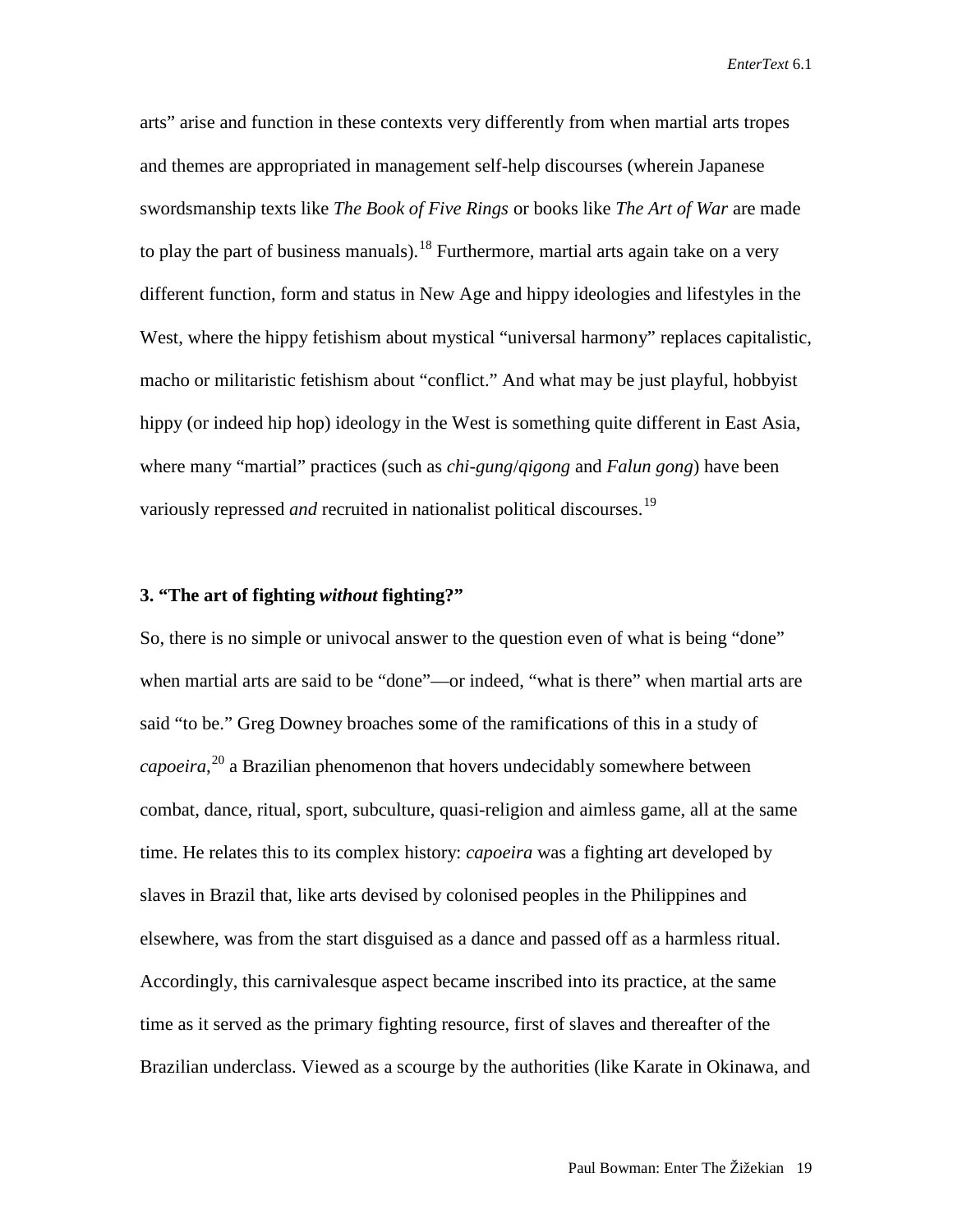indeed many other underclass martial practices worldwide—including those of Europe and the UK),  $^{21}$  $^{21}$  $^{21}$  *capoeira* in Brazil was actually illegal until the 1920s, until the force of various militaristic and nationalist discourses led to its incorporation into military, police, and educational syllabi.

Although Downey does not use such language in his study of the complexity and uncertainty of *capoeira*'s ontological status and its ensnarement in always politically motivated contexts, what his study nevertheless points to is the *undecidability* of *capoeira*. What is it? What is being done, and why? What does it *mean*, what does it *do* – in *any* register? He convincingly argues that *capoeira* does not fit into any of the dominant categories for classifying and dealing with physical activities, and that because of this difference (or divergence, or excess), regular "efforts by the state (and other nationalist institutions) to co-opt, control and recast [it] as a sport have failed repeatedly."<sup>[22](#page-28-16)</sup> However, despite its demonstrably politically-charged status—first a slave activity, then an illegal underclass practice, then subjected to various politically motivated efforts of institutional appropriation and domestication—Downey wants to criticise the academic tendency to leap to the conclusion that therefore there must be something fundamentally political about such activities. Against this impulse he contends: "these projects failed not because of politically-motivated 'resistance,' but because of growing boredom, dissatisfaction and disinterest in sporting projects" among *capoeira* practitioners. Thus, he suggests, "the case of capoeira may point to a more widespread pitfall in macrosocial interpretations of historical events as political processes."[23](#page-28-17)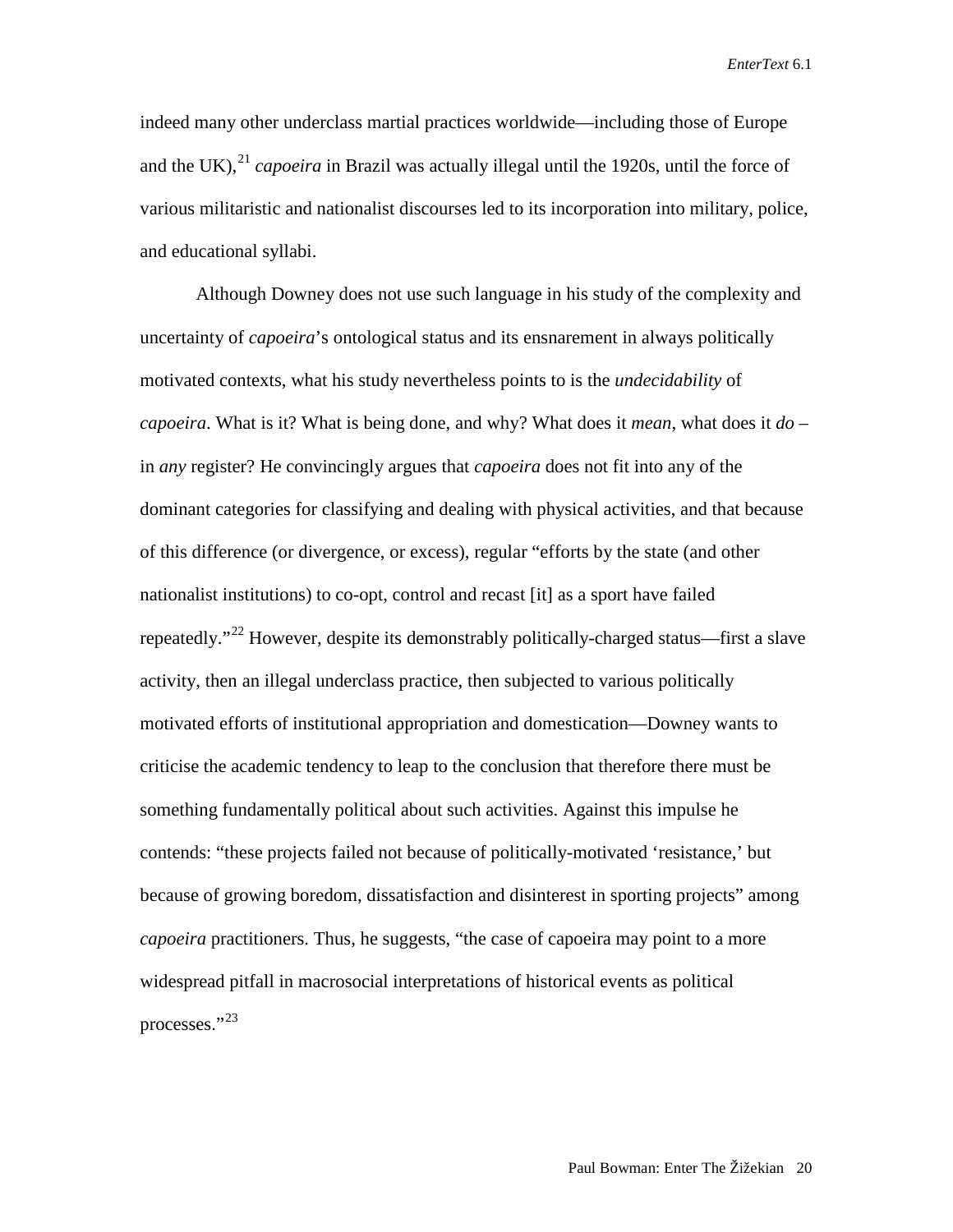So, in this schema, martial arts both are and are not political. They *are* political insofar as they exist within an irreducibly political context (for what context is not in some sense contingent, structured by bias and therefore political?) and may be appropriated by various discourses, ideologies, agencies or interests. But on the other hand, they are *not* political, if by political we are referring to some conscious political intention or even just a clear kind of politicised impetus. Downey's criticism of the implicit "Cartesian" conception of politics operative within too much scholarship is admirable (even if this is unintentional on his part). So is the sense in which it emphasises that just because something is problematic or uncontrollable, that does not necessarily make it politically subversive. Yet his conclusion nevertheless leaves a lot to be desired, for it proceeds almost schizophrenically, both acknowledging the unavoidable intrusion of the political context into any activity or identity and yet writing that off as if it is an insignificant supplement, and choosing instead to construe the practice in terms of what Lacanian psychoanalysis would call pure "*jouissance*"—pure pleasure, enjoyment: as if it's all simply a bit of fun.

Of course, what psychoanalysis calls "*jouissance*"—not to mention fantasy, fear, projection, identification, and a whole host of other psychoanalytically specifiable factors—is in play in the largely unconscious constitution of desire. But the point to be emphasised is that any such unconscious formation will come in response to a contingent situation, and hence it will be a *political* or *contextual unconscious*. The factors bearing on the formation of desire and orientation will be in some sense "political." This suggests that practices might be diagnosed in terms of their historical, political context. Jian Xu gives an account, for instance, of the repression of esoteric and occasionally martial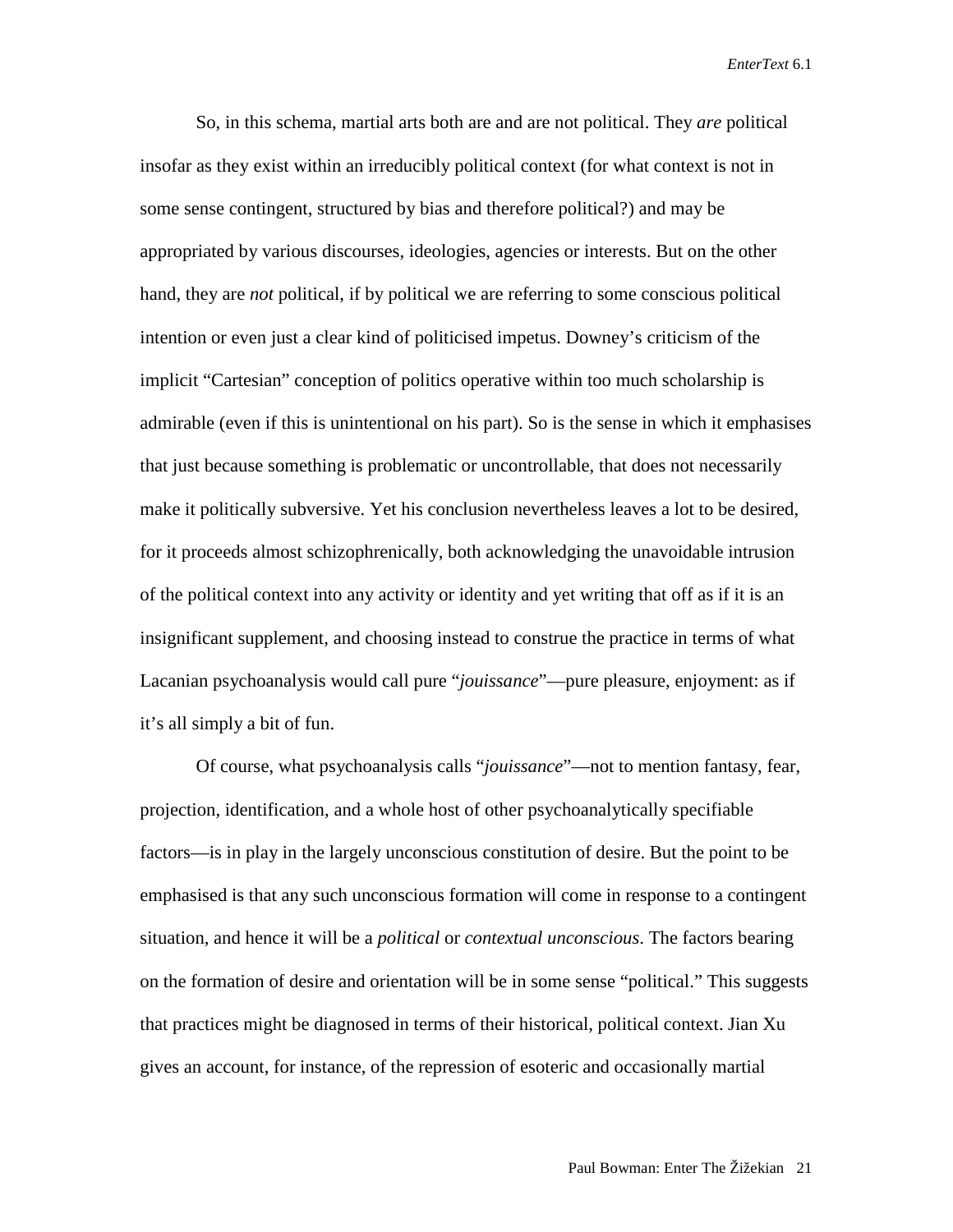practices, such as Falun Gong and Qigong, in Maoist China. This repression was followed by a veritable explosion of interest in the post-Maoist context. The repression and the interest continue. How does one make sense of this? As Xu puts it, all of the recent key studies of martial arts "place the body-in-cultivation in a specific historical context; they maintain that the individual, physical body both registers and reveals the national sociopolitical landscape [and that] the body can express the emotional self repressed by the state."<sup>[24](#page-28-18)</sup> The logic of this is based on the claim that, as Derrida puts it, "Repression doesn't destroy, it displaces something from one place to another within the system."<sup>[25](#page-28-19)</sup>

However, Xu is discussing China, where the state could be regarded as indubitably hegemonic. But, one might ask, what about the formation of desire and practice *elsewhere*? The nation state is not necessarily that which dominates the political context or indeed constitutes the form and content of the political unconscious everywhere else. In the postmodern context and condition, analyses are perhaps to be weighted differently. What could be said to be "behind" or "at the root" (or roots) of the proliferation of the martial arts in the contemporary West? In what way might this relate to a political unconscious? And what significance might this have for anything?

**4. "Fighting without Fighting:" Interdisciplinarity, Bruce Lee and Multiculturalism**

To broach this, let us first recap and reiterate that myths supplement reality, and hence are not simply untrue or imaginary. Thus, what needs to be asked is in what way reality might supplement myth? We began with the cinematic emergence of Bruce Lee, which certainly blazed an influential trail that fired up the imaginations, fantasies and practices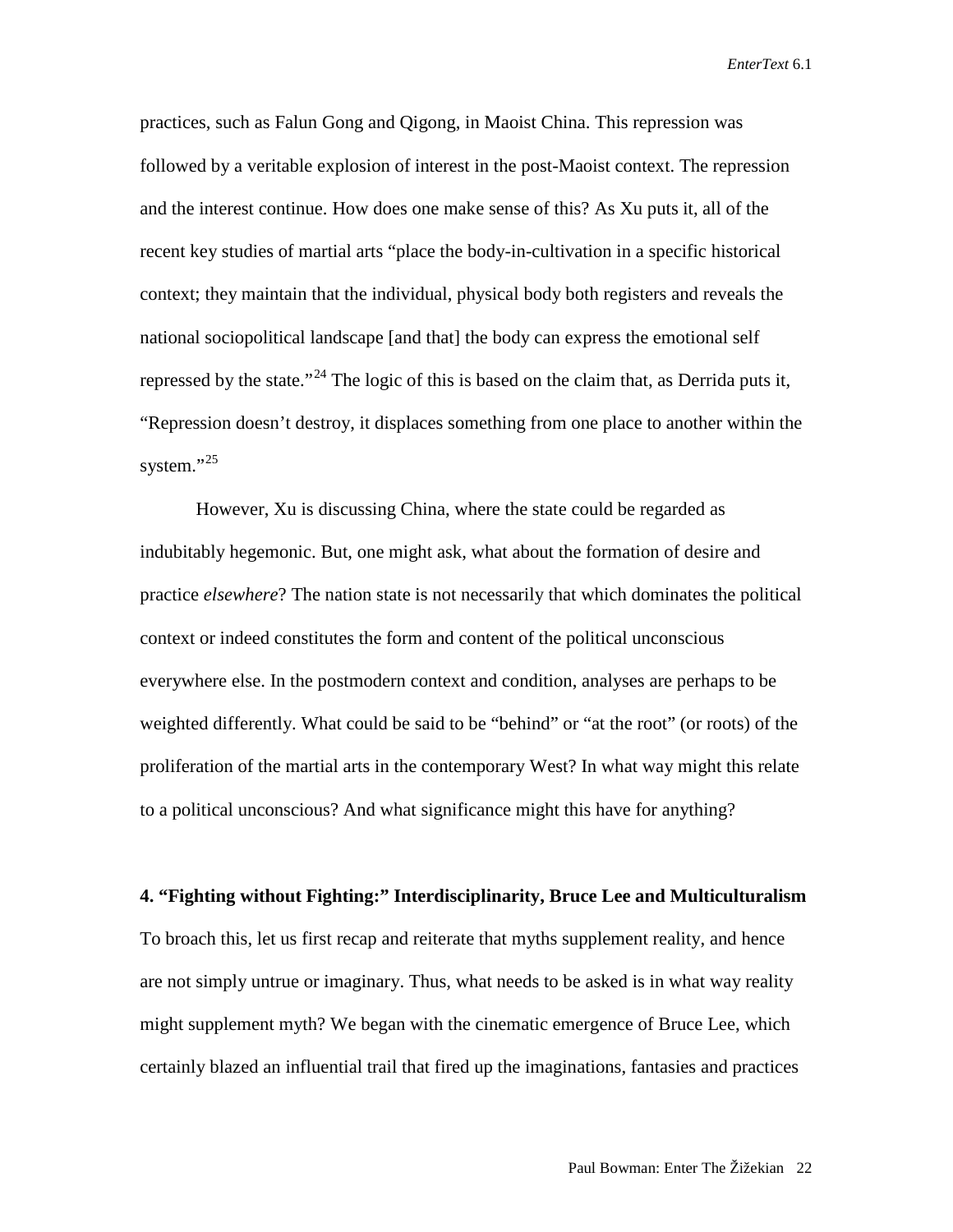of untold numbers of people the world over. This cinematic tipping-point is widely

known and has been much remarked upon, as a "real mythic" event. But in what way

might this origin relate to other origins—as it were the historical and cultural conditions

of possibility for such a "mythic" emergence?

Bruce Lee's senior student, a Philippino *eskrimador* called Dan Inosanto, gives

this account of the formation, birth, and baptism of "jeet kune do," the martial art that

Bruce Lee devised:

It all began in the early part of 1968 while Bruce and I were driving along in the car. We were talking about fencing, Western fencing. Bruce said [that] the most efficient means of countering in fencing was the *stop-hit*. A stop-hit is when you do not parry and then counter, it's all done in one step. When the opponent attacks, you intercept his move with a thrust or hit of your own. It is designed to score a hit in the midst of the attacker's action, and is the highest and most economical of all the counters.

Then Bruce said, "We should call our method of fighting the 'stop-hitting fist style,' or the 'intercepting fist style.'"

"What would that be in Chinese?" I asked.

"That would be Jeet Kune Do," he said.

Jeet Kune Do means the way of the stopping fist, or the way of the intercepting fist. So, instead of blocking and then hitting, our main concept is to dispense with blocking completely, and instead to intercept and hit. We realize that this cannot be done all the time, but this is the main theme.

Up until 1967 our method was called "Jun Fan" Gung Fu, which was a modification of various techniques from Northern Praying Mantis, Southern Praying Mantis, Choy Li Fut, Eagle Claw, Western Boxing, Hung Gar, Thai Boxing, wrestling, Judo, Jiu Jitsu, and several Northern Gung-Fu styles. [But] It is obvious that Wing Chun was the main nucleus and [that] all the other methods evolved around it.

[….]

In later years he became sorry that he ever coined the term Jeet Kune Do because he felt that it, too, was limiting, and according to Bruce, "There is no such thing as a style if you totally understand the roots of combat."<sup>[26](#page-28-20)</sup>

There is far more to be mined from this remarkably rich passage than there is space for

here. But, in terms of the consideration of the place of myth or fantasy in martial arts

discourse, what is perhaps most remarkable in Dan Inosanto's account of the formation of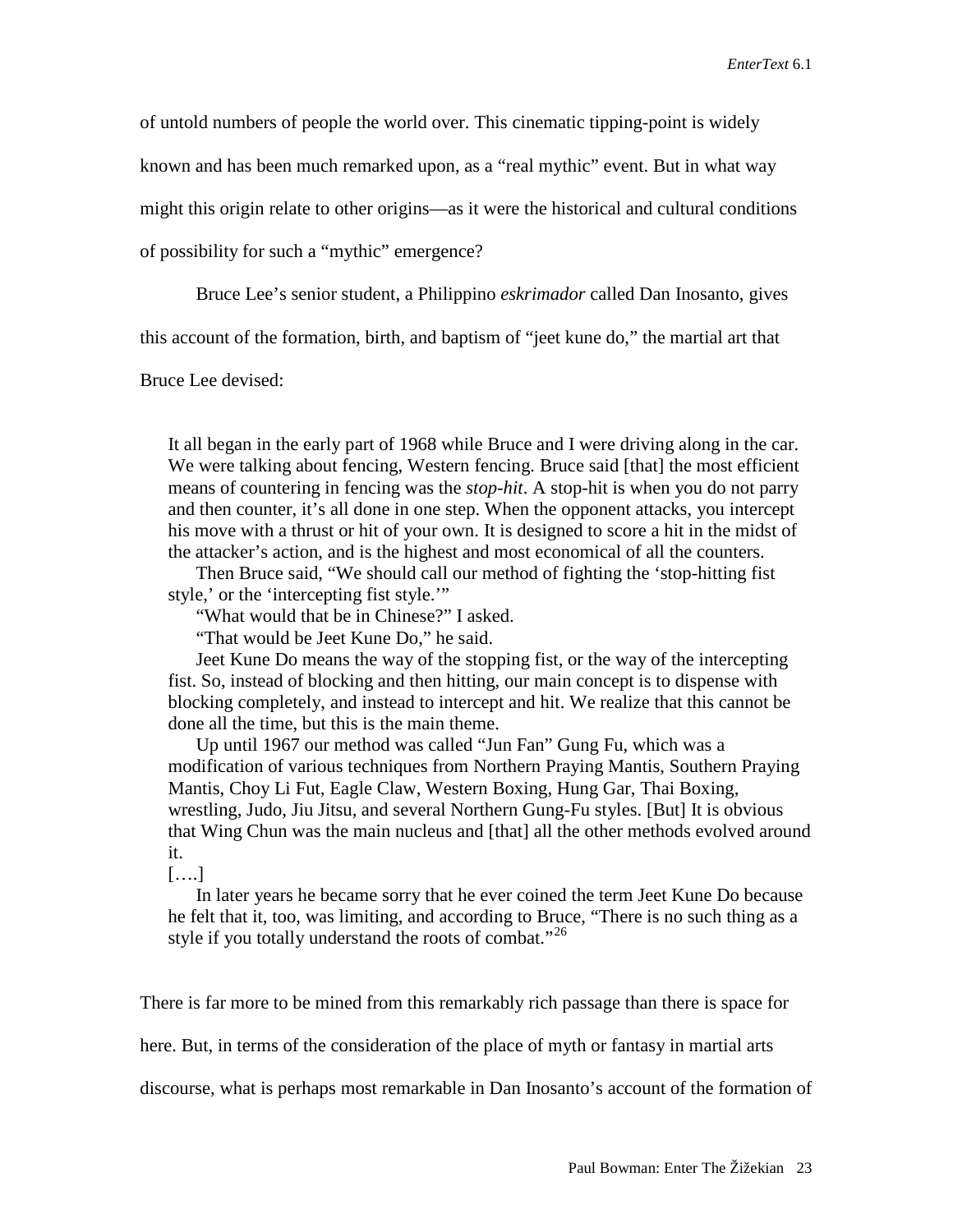jeet kune do, is the *absence*—indeed, the strict *exclusion*—of classical (orientalist or oriental-esque) martial arts mythology.

Is this an absence of myth as such? Inosanto's account (like most of Bruce Lee's own similar accounts) might be classed as a text that is centred on efficiency and economy, on the one hand, and on the other organised by a multiculturally promiscuous interdisciplinarity. In other words, in place of the mythology of "ancientness," what is present in Lee and Inosanto are the themes of efficiency and economy, and the—at the time definitively radical and controversial—advocation of *interdisciplinarity* and *hybridity*. Inosanto tells us that jeet kune do was conceptualised, baptised and inaugurated in California, given a Chinese name but inspired equally by the Western art of fencing, derived from an interdisciplinary approach to any and every fighting style available, selected and dissected with a view to efficiency. Viewed in this way, this may be very telling. For, what we have here is interdisciplinary *bricolage*, multiculturalism, and efficiency. And surely one need not belabour the point that the 1960s saw more than one inventive, interdisciplinary "revolution." Perhaps merely mentioning "1968" may be enough to conjure up a certain *zeitgeist* (or a certain dread!)

What else was going on in the sixties? Apart from the wars and famous student revolts, let me just point to the following. In 1962, the same year Jacques Derrida's first book, his translation and introduction to Edmund Husserl's *Origin of Geometry*[27](#page-28-21) was published, Bruce Lee gave a spectacular demonstration of kung fu at Ed Parker's International Karate Championships, an event that, according to Inosanto, "proved to be the major turning point in his career."[28](#page-28-22) The following year, Lee published *Chinese Gung-fu: The Philosophical Art of Self-Defense*. [29](#page-28-23) America met Lee's kung fu as France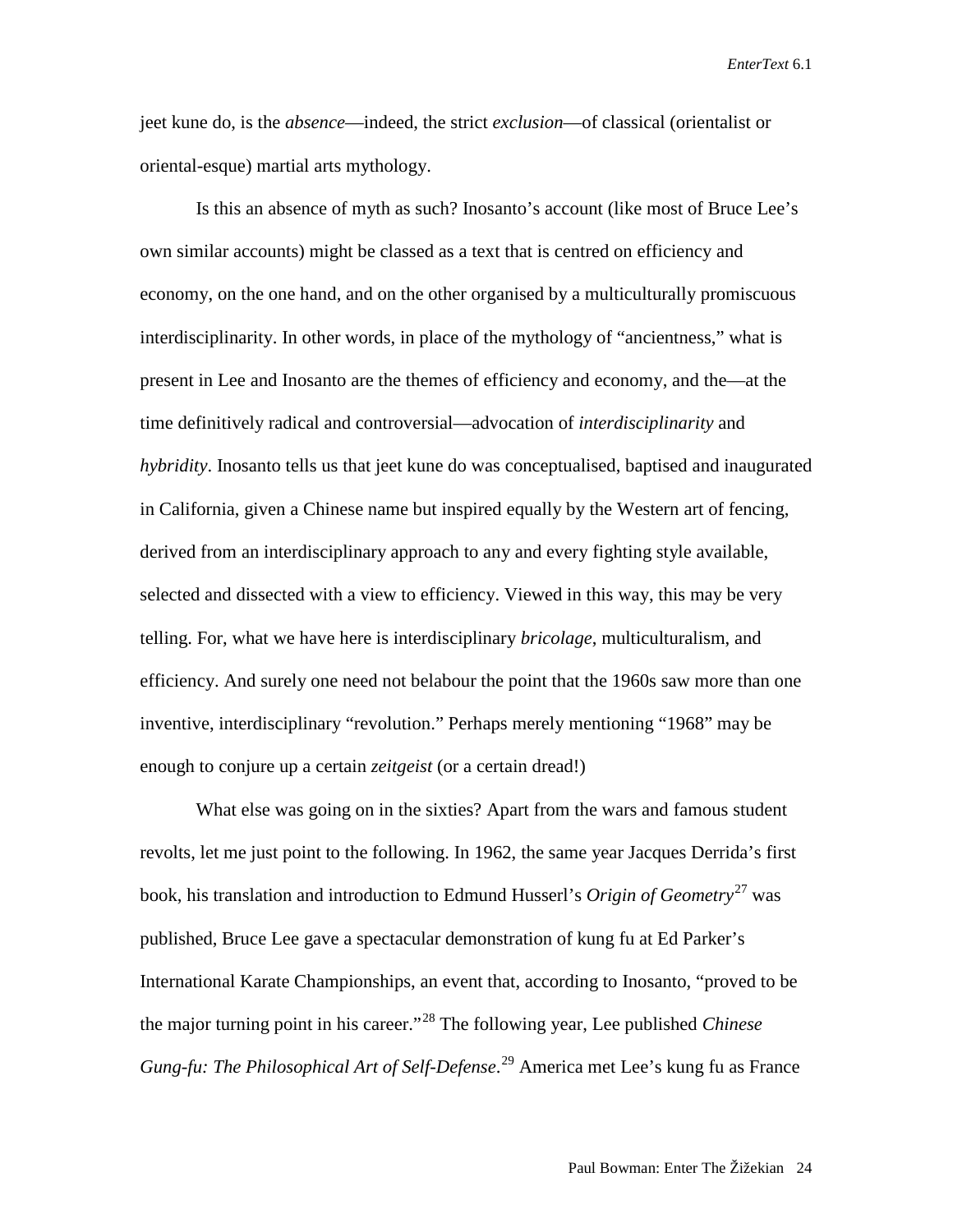met Derrida's deconstruction. In 1964, the Centre for Contemporary Cultural Studies was established in Birmingham, the same year that the tape of Lee's demonstration secured him a screen test that would lead to the role of Kato in the TV series, *The Green Hornet* (produced by the makers of *Batman*). Only in 1968, the year Stuart Hall became director of the Birmingham Centre, did Lee—slightly after Derrida—baptise his own "methodthat-wasn't-really-a-method." However, he would come to regret the name (jeet kune do) slightly before Derrida would come to regret calling deconstruction "deconstruction." (Stuart Hall, incidentally, has always defended the name "cultural studies.")<sup>[30](#page-28-24)</sup>

Now, you might be concerned about the legitimacy of the implicit but telegraphed presupposition that one might possibly even begin to generalise anything at all from such conspicuously select, heterogeneous and unrelated things as these moments in the institution and dissemination of "cultural studies," "deconstruction," and "Bruce Lee." You might protest, as Fleiss protested to Freud about psychoanalysis, that making such preposterous connections is simply "wit gone wild, overingenious analogizing lacking the necessary discrimination."<sup>[31](#page-28-3)</sup> And you would, of course, be wise to do so. Nevertheless, there is a theoretical proposition that might be inferred here; namely that something that might be called a "political unconscious" exerts an influence in a historical context, which acts upon *formation*. In this sense, the *formation* of Bruce Lee's approach to martial arts seems to be comparable to the *formation* of cultural studies. Both, I am suggesting, may be further compared with the *formation* of Derridean deconstruction. The question is: what enables and what is the status and significance of this apparent similarity or "structural" (or, rather, *post*-structural) affinity? And what might be the importance, legitimacy, verifiability and status of such a claim?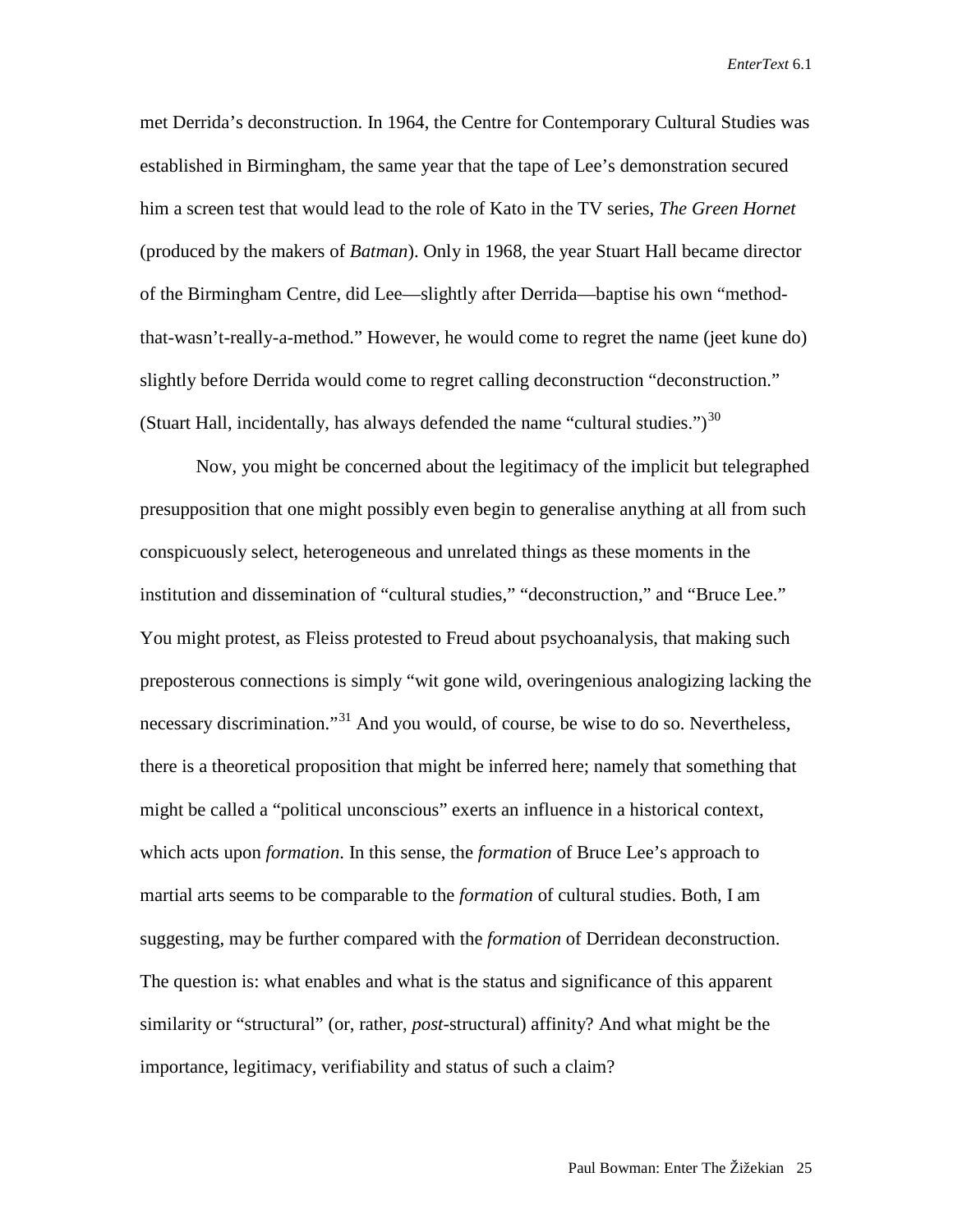Let us turn, first, to the formation of cultural studies. Stuart Hall describes cultural studies as "a discursive formation, in Foucault's sense,"<sup>[32](#page-28-25)</sup> within the "milieu" of the open and radical New Left:  $33$  open (as they say) to alterity, ethico-politically motivated, pushing limits, borders, conventions, boundaries, hierarchies, exclusions. Second: deconstruction. Derrida captures the same sense (if not exactly the "same" scene)<sup>[34](#page-28-26)</sup> when he says of deconstruction and the many, *many* detractors to it:

If it were only a question of "my" work, of the particular or isolated research of one individual, [these scandalised denunciations of deconstruction] wouldn't happen. Indeed, the violence of these denunciations derives from the fact that the work accused is part of a whole ongoing process. What is unfolding here, like the resistance it necessarily arouses, can't be limited to a personal "oeuvre," nor to a discipline, nor even to the academic institution.... If this work seems so threatening to [some], this is because it isn't eccentric or strange, incomprehensible or exotic (which would allow them to dispose of it easily), but as I myself hope, and as they believe more than they admit, competent, rigorously argued, and carrying conviction in its re-examination of the fundamental norms and premises of a number of dominant discourses, the principles underlying many of their evaluations, the structures of academic institutions, and the research that goes on within them. What this kind of questioning does is to modify the rules of the dominant discourse, it tries to politicize and democratize the university scene...<sup>[35](#page-28-9)</sup>

And now to Bruce Lee. Bruce Lee—uncannily similarly to the declared ethos of Hallian cultural studies and Derridean deconstruction, and indeed "a whole ongoing process"—deliberately and self-consciously "inter-disciplined," "democratised," and "anti-essentialised" kung fu. Lee insisted that there is no substantial essence to it and that one need not be Chinese to do it. Moreover, perhaps because of his experience of racism at the hands both of Chinese and American institutions, Lee was obdurately colour-blind. As a youth in Hong Kong, the discovery that Lee had some German ancestry led to his exclusion from Grand Master Yip Man's Wing Chun tutelage for some time; whilst, later, in America, Lee consistently interpreted his failure to secure a lead acting role as a matter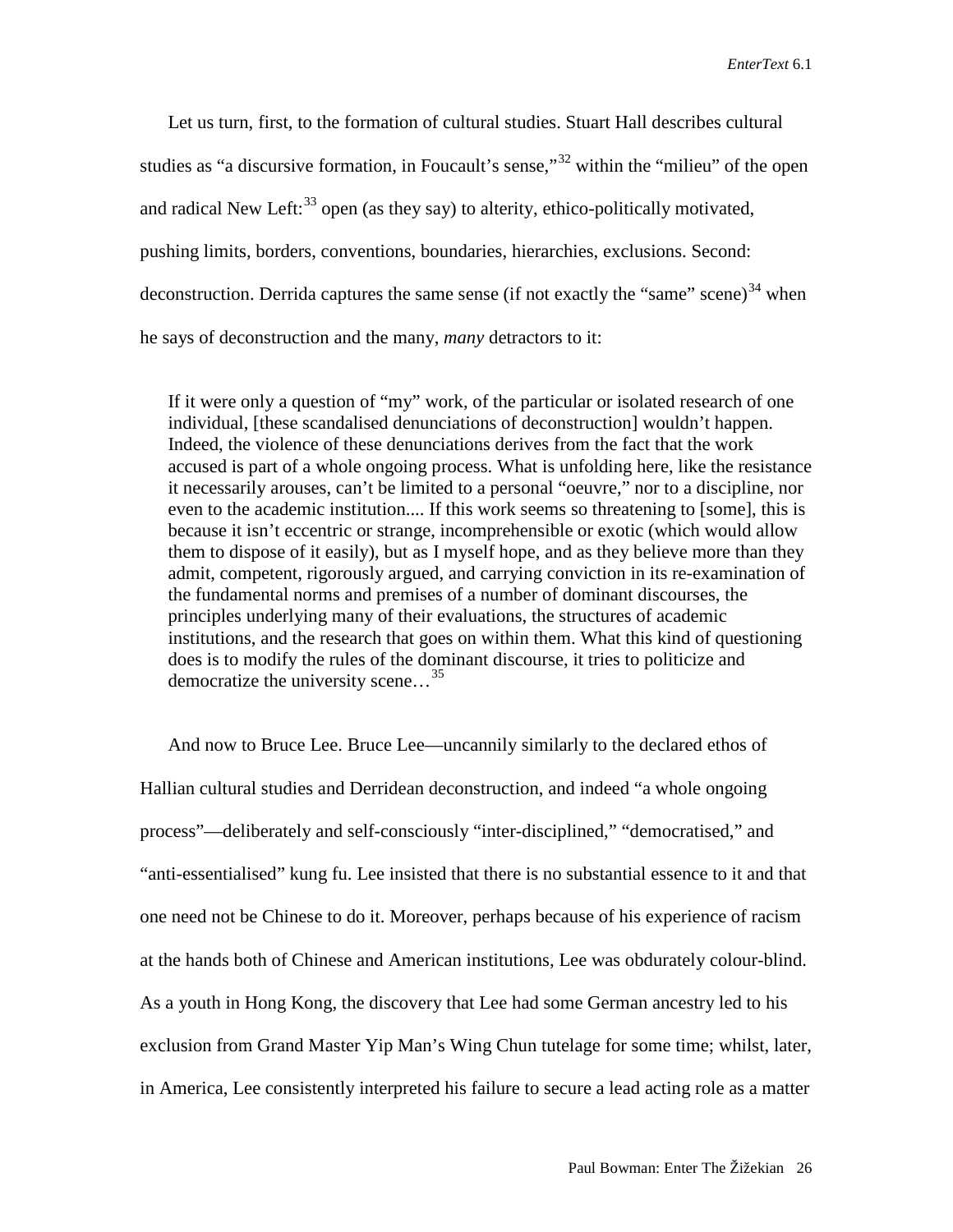of Hollywood's racism (for instance, Lee's ideas for a show called "The Warrior" only became the TV series *Kung Fu* when the starring role was given to a ridiculously orientalised white American actor, David Carradine).<sup>[36](#page-28-27)</sup> Similarly, Lee's egalitarian approach to teaching met with quite a lot of "institutional" resistance in the form of the racially inflected anger of the American Chinese martial arts community.

This kind of multiculturalism would seem to be the bread and butter of cultural studies—a formation that arose in response to or in tandem with and as part of "a whole ongoing process" of deconstruction and reconstruction. But with this observation comes a serious question. Does the very claim that this is all part of the same interrelated ensemble undermine cultural studies' own ability to construct a reliable knowledge of it? Given that cultural studies is directly implicated in the *same* "discursive formation," what is the nature of this formation, movement or conjuncture, this "whole ongoing process" in which Bruce Lee, cultural studies, deconstruction, and—crucially, perhaps—the more widespread or generalised "democratisation" of multiculturalism, interdisciplinarity, and "openness to alterity" are all active players?

# **5. "The First American-Produced Martial Arts Spectacular!"[37](#page-28-28) Bruce Lee as Ideology**

In order to broach these questions and to enter into some of the wider issues and problematics that arise here, let us consider further the cultural relations and effects of the factual and fictional "event" of Bruce Lee. One biography of Bruce Lee puts it particularly well. Bruce Thomas begins the biography *Bruce Lee: Fighting Spirit* by inviting us to ponder the significance of the ostensibly banal fact that the influence of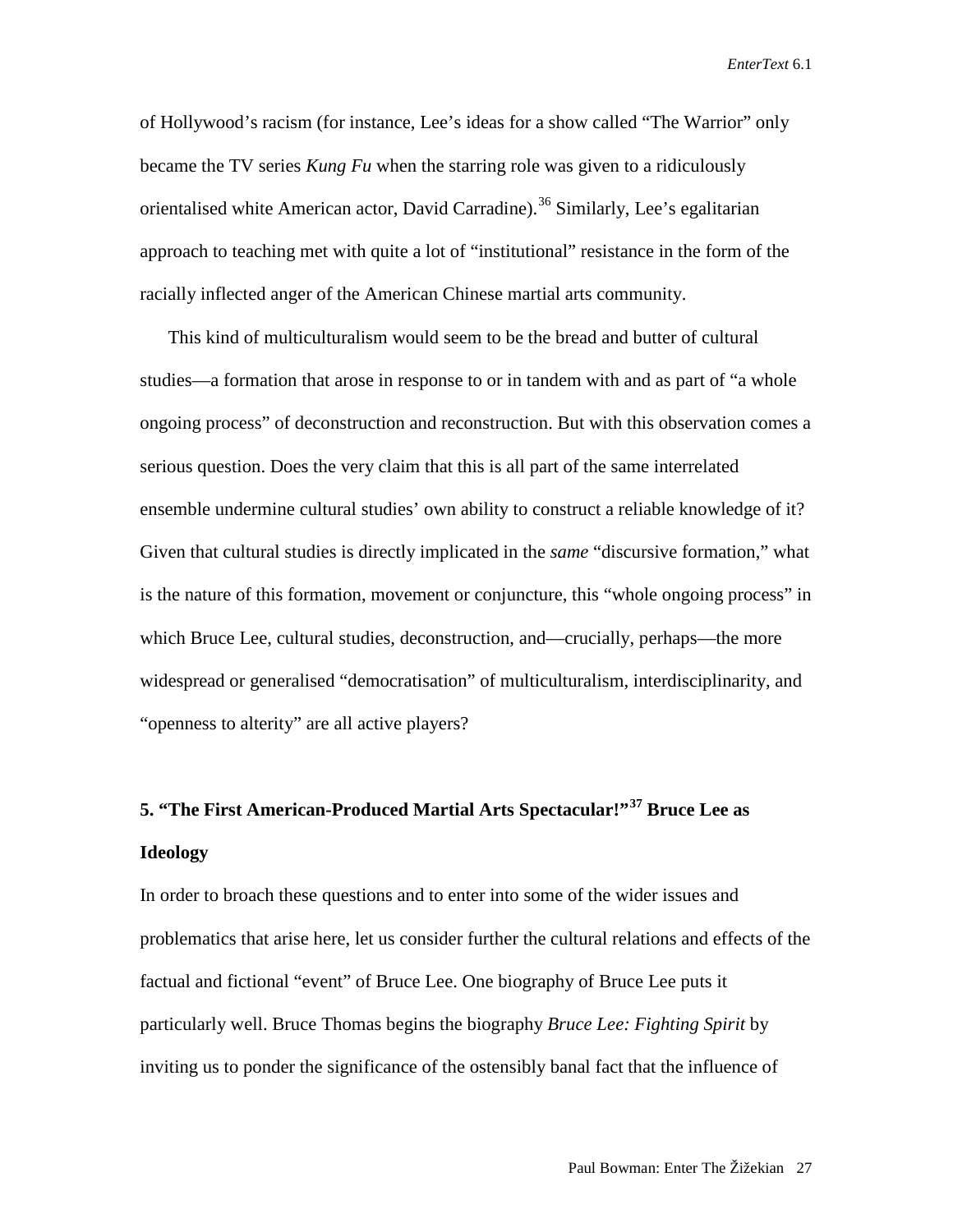Bruce Lee was such that the biographer, as he puts it, "an Englishman… was able to begin learning a Chinese martial art from a Welshman."<sup>[38](#page-28-11)</sup> This otherwise quite mundane observation—that Bruce Lee, thanks to the Hollywood cinematic apparatus, could popularise the main art he studied, Wing Chun kung fu, all over the world—is not insignificant. In fact, as Lee's biographer goes on to suggest, Bruce Lee could in this and many other respects actually be said to have "bridged cultures [and] revolutionized the martial arts." At the same time he explicitly "taught a fierce philosophy of individualism, became a film icon and remade the image of the Asian man in the West."[39](#page-28-29)

Such an achievement is no mean feat. Just because *now*—*after* Bruce Lee— "kung fu" and "Bruce Lee" seem ordinary, usual, trivial, very little, almost nothing, this does not mean that they *are*. In fact, surely we need to remember Hegel's caution that "What is 'familiarly known' is not properly known, just for the reason that it is 'familiar' [and that familiarity itself] is the commonest form of self-deception."<sup>[40](#page-28-30)</sup> So, on this remarkable transformation, Bruce Lee's biographer actually expresses an approbation that is in fact a fairly typical view: Bruce Lee, he says, both revolutionised and popularised the martial arts. Moreover, he both "bridged cultures" and "remade the image of the Asian man in the West."<sup>[41](#page-28-12)</sup> He certainly did the latter. But were cultures really bridged? For, when facing the facts of Bruce Lee's emergence, the interpretive options available remain contradictory. For instance, either Bruce Lee the icon worked to *counter* racial stereotypes and orientalist prejudices, and to "bridge cultures;" or Bruce Lee the icon actually *relied upon*, *exploited* and *deepened* racial stereotypes and orientalist prejudices—simply changing the western stereotype of the oriental from negative contempt or hatred to putatively "positive" yet nevertheless fetishistic fascination with a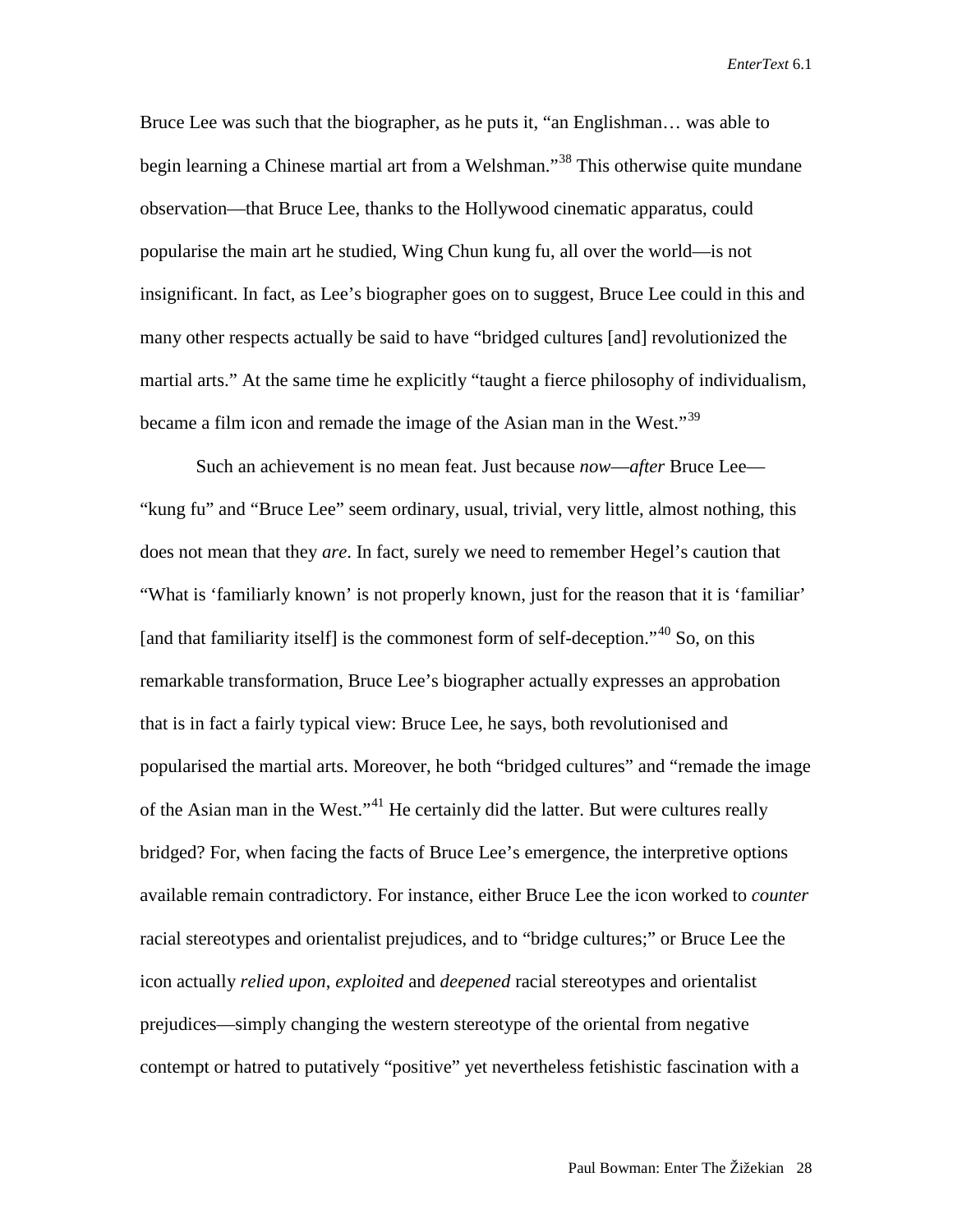now exoticised other. And do films really "bridge cultures"? Or do they divide a culture from itself, replacing a possibly traditional self-perception with a Eurocentric celluloid simulacrum?

Of course, the remaking of the image of the Asian man in the West may prove ethically and politically positive, insofar as certain representational boundaries and conventions are modified, with monolithic whiteness whittled-away, Eurocentrism decentred, multiculturalism multiplied, and so on. But is this a cultural *encounter*, or a *bridge*, as such: part of a widespread or generalised "democratisation" and "openness to alterity"? This can be rephrased: Has there really been a multicultural encounter or transformation, (1) when Hollywood makes a martial arts movie, or (2) when a white Westerner watches this kung fu film, or, as a consequence, practises a nominally oriental martial art? If we answer "yes" (with Bruce Lee's biographer), then we also confirm an implicit proposition of cultural studies: that *all* culture (from "physical" activity to filmic fantasy) *is effectively political*. (And one might be said to hold a version of this view if, for instance, one ever gets really bothered by a racist, sexist, or otherwise unjust or inaccurate representation on television. For, if we *didn't* think such things as cinematic or media representations "really" made any difference, then we would not be bothered.) What would it be to answer: No, there is no real cultural or political transformation with the "entrance of the dragon" (except possibly the further fetishistic commodification of that "dragon")? What position could say "no"?

One such position is that of Slavoj Žižek. For Žižek is unequivocal in the claim that the putatively "radical" ethical and political insights of what he calls deconstructionism, postmodernism, multiculturalism or "politically correct" cultural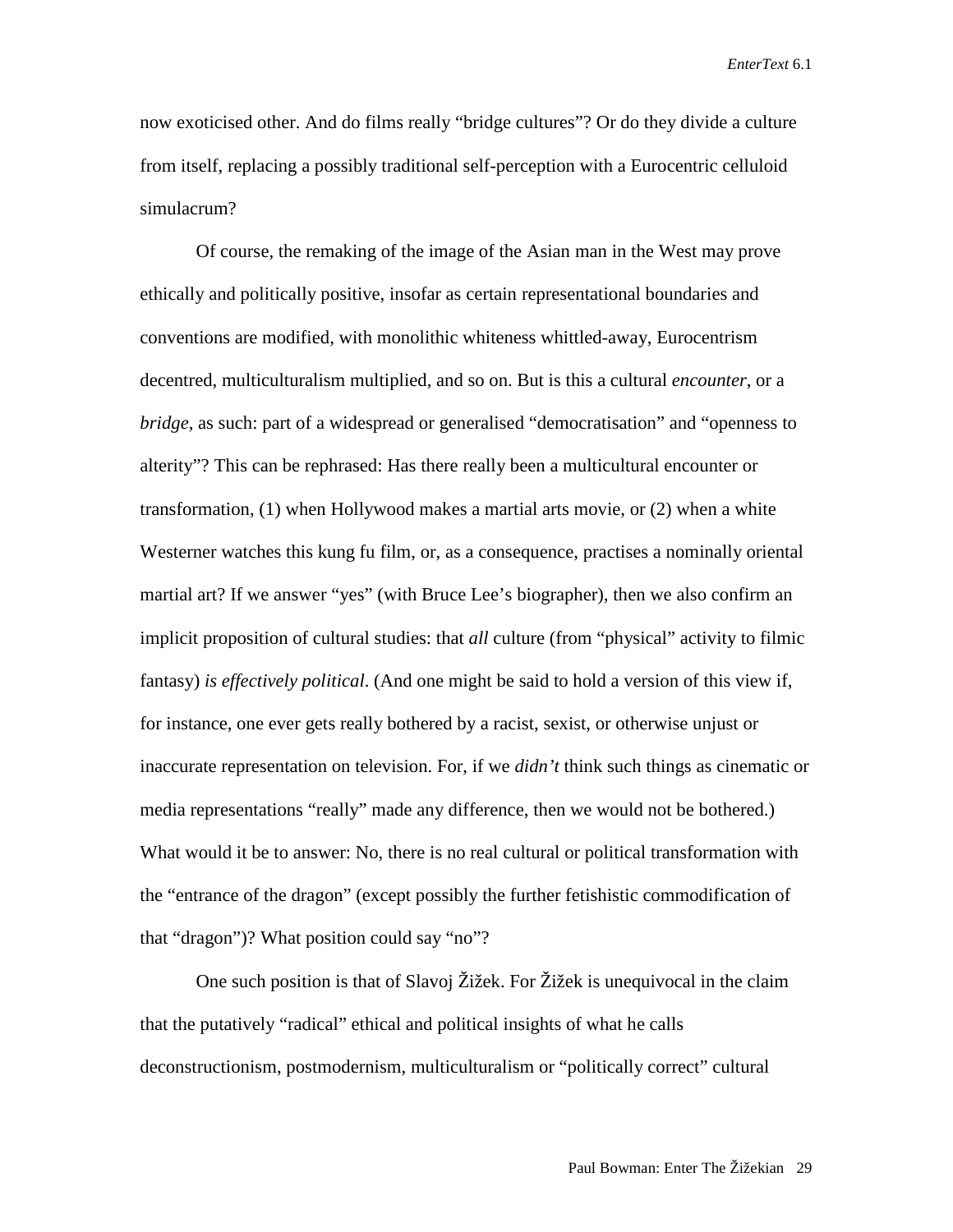studies are completely ideological: i.e., in the service of the inexhaustible commodification processes of capitalism. Any "celebration" of such "multicultural encounters" is, for Žižek, straightforwardly wrong. This is precisely why Žižek disavows what he calls "politically correct cultural studies" approaches and adopts instead a stalwart Marxist perspective: he regards all anti-essentialism and multiculturalism as mere indices, symptoms and signs of the success of capitalism's neoliberal ideology. The supposedly "radical" insights of cultural studies are, he argues, merely the forefront of neoliberal commonsense and are as such necessarily false.

In this paradigm, all the multicultural hybrid, East-meets-West identityperformativity of Welsh Wing Chun masters and spectacular Asian-American pseudo-Shaolin celluloid stars "inspiring" countless imaginary and actual, factual and phantasmatic encounters, interventions and events across the world, *actually* indicates nothing more than the deceptive deconstructive simulacrum of global capitalism. Indeed, for Žižek, just as Protestantism was the necessary ideology of "industrial stage" capitalism (life is hard, then you die, but if you've been good and sedulous, you go to heaven), so the western appropriation of Taoism and Buddhism equals the necessary ideology of postmodern "late capitalism" (don't cling—go with the restructuring flow). This is because the belief systems that Žižek interchangeably calls "Western Buddhism" or "Taoism" are belief systems that, he claims, "perfectly fit" the "*fetishist* mode of ideology of our allegedly 'post-ideological' era."<sup>[42](#page-28-31)</sup> These, he claims, enable "you to participate fully in the frantic pace of the capitalist game while sustaining the perception that you are not really in it."<sup>[43](#page-28-32)</sup> (You may work in the city, but the "real you" is you when you are doing yoga.) So, for Žižek, what he calls contemporary Taoism, Western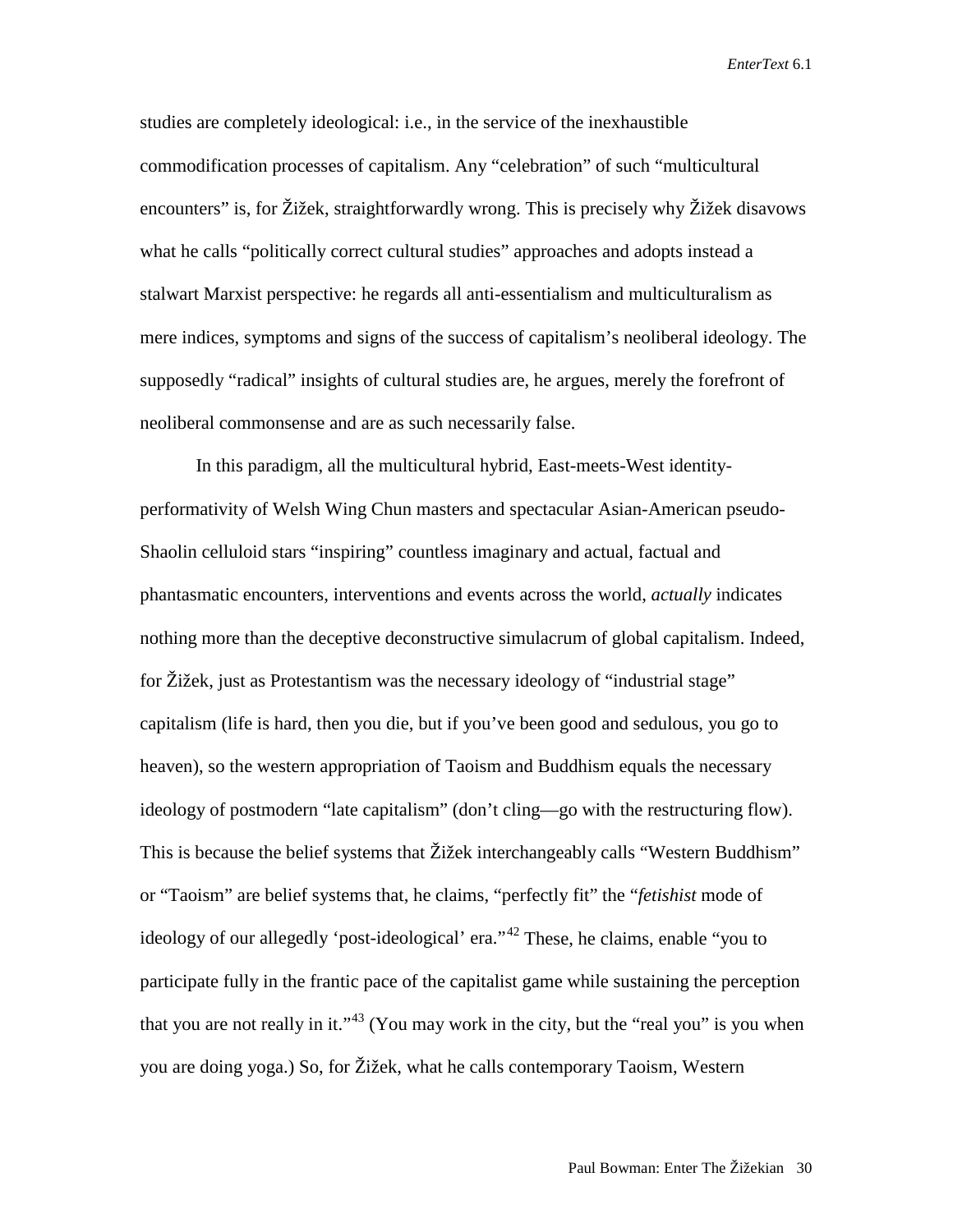Buddhism, "New Ageism," the neoliberal ideology of "tolerance," and so on, are all best seen as equivalent reaction formations to, and in the service of, a relentless capitalism. The job of such practices and belief systems is to keep us shopping and "tolerating" and "respecting difference"—as long as that difference is merely the difference of different types of shopping, and not the rejection of consumerism. Hence: Feng Shui good; Islamic fundamentalism bad. The one amounts to "out with the old, in with the new constantly;" the other to "out with the new, in with the old—once and for all." For Žižek, we have all become accommodated to the permanent, relentless revolution of capitalism. As he argues, "To put it in Hegel's terms, the 'truth' of [the 1960s'] transgressive revolt against the Establishment is the emergence of a new establishment in which transgression is part of the game."<sup>[44](#page-28-33)</sup>

In this picture, then, the essential "truth" of Bruce Lee and "western" martial arts ideology and practice, along with cultural studies, Derridean deconstruction, and multiculturalism *tout court*, could basically be characterised as exemplary—indeed, sublime—objects of ideology. In this picture, too, therefore, despite all appearances to the contrary, and despite any apparent ethico-political improvement of reduced racism, cultural hybridity, apparent meetings of East and West, or anything else, *all* that we meet in Bruce Lee (and "multiculturalism") would be the ideological effects of commodification and ideological fetishisation.<sup>[45](#page-28-34)</sup> This, for Žižek is the effect and power of capitalism's "real abstraction." And this is why he lumps together and disdains so much multiculturalism, deconstructionism, new ageism, cultural-studies-ism and postmodernism as expressions of capitalist neoliberalist ideology. In this paradigm, Jacques Derrida, Stuart Hall and Bruce Lee—or at least their progeny—clearly meet. And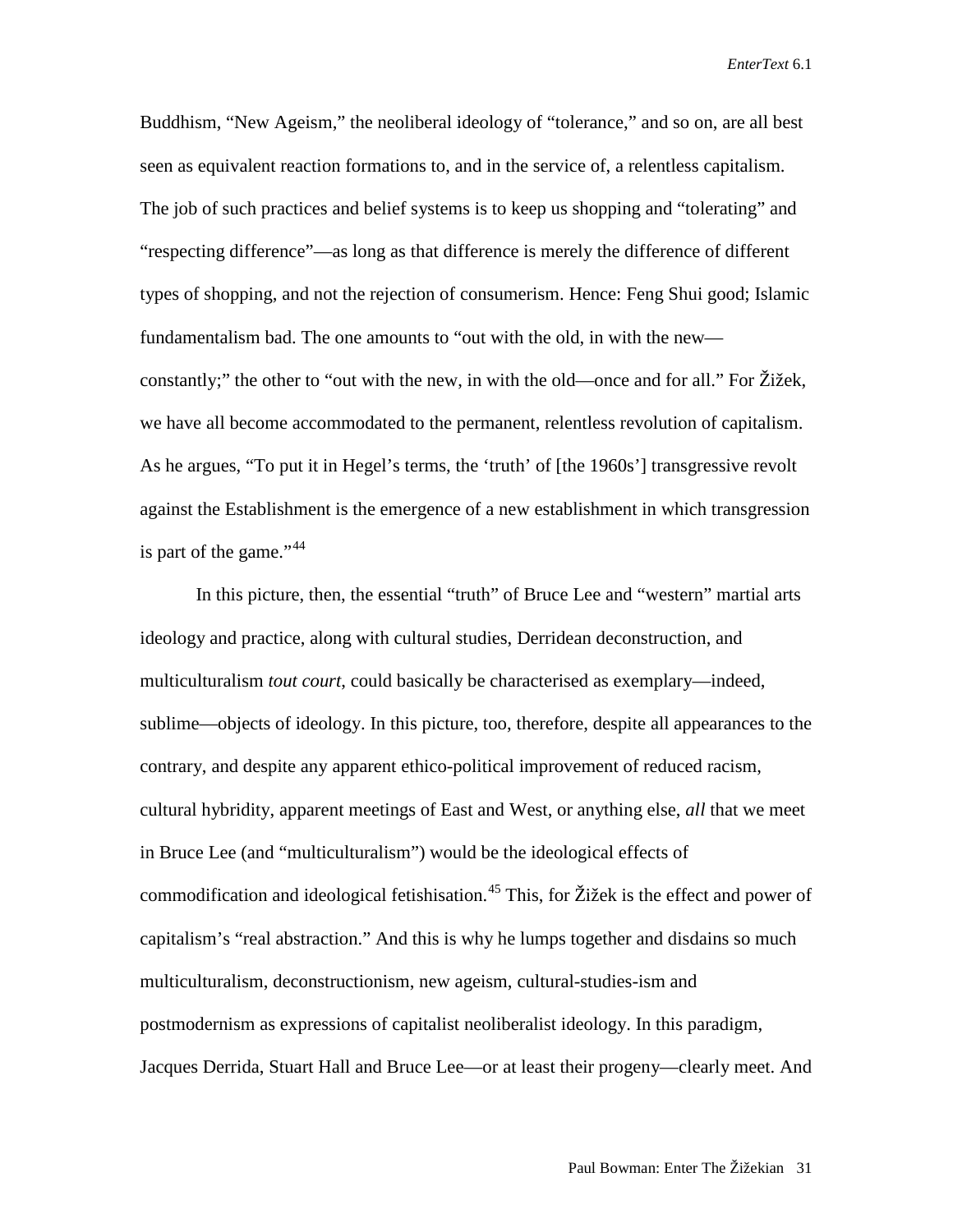the political implication seems clear. Deconstruction, cultural studies, and Bruce Lee are equivalent lapdogs of neoliberalism; both culture and academia are "political" or have "implications" only insofar as they are hapless indices or symptoms of capitalism's unfettered reign. The popularity of martial arts is fetishistic, phantasmatic, and an unfortunate displacement away from authentic political acts or practices.

### **6. "Show me some of it!" The Way of Authenticity**

In this, the Žižekian position is not only crudely Marxian (not dissimilar to the Adorno of "The Culture Industry") but—surprisingly, perhaps—also philosophically Heideggerian. The relevance and significance of this claim will hopefully become clear. For Heidegger, as is well known, was deeply interested in the texts of oriental philosophy, in particular the *Tao Te Ching*. Specifically, as is extremely pertinent here, Heidegger was very interested in the question of whether there could be an authentic *philosophical* "bridging" across cultures—and, hence, whether there could be a "genuine" or "authentic" multiculturalism ungoverned by a capitalist logic of commodification.

We see this interest most clearly in Heidegger's "Dialogue on Language: Between a Japanese and an Inquirer."[46](#page-28-35) In this Socratic Dialogue-style essay, the Inquirer character ("Heidegger") argues that "a true encounter [between East Asian and] European existence is still not taking place, in spite of all assimilations and intermixtures." Translated into the terms of this discussion, such a claim would be as much as to argue that Bruce Lee did not "bridge" anything. To this assertion, Heidegger's obsequious "Japanese" guest suggests: "Perhaps ['a true encounter'] cannot take place."<sup>[47](#page-28-36)</sup> The reason given for this impossibility is what the "Dialogue" calls the problem of ("American" or)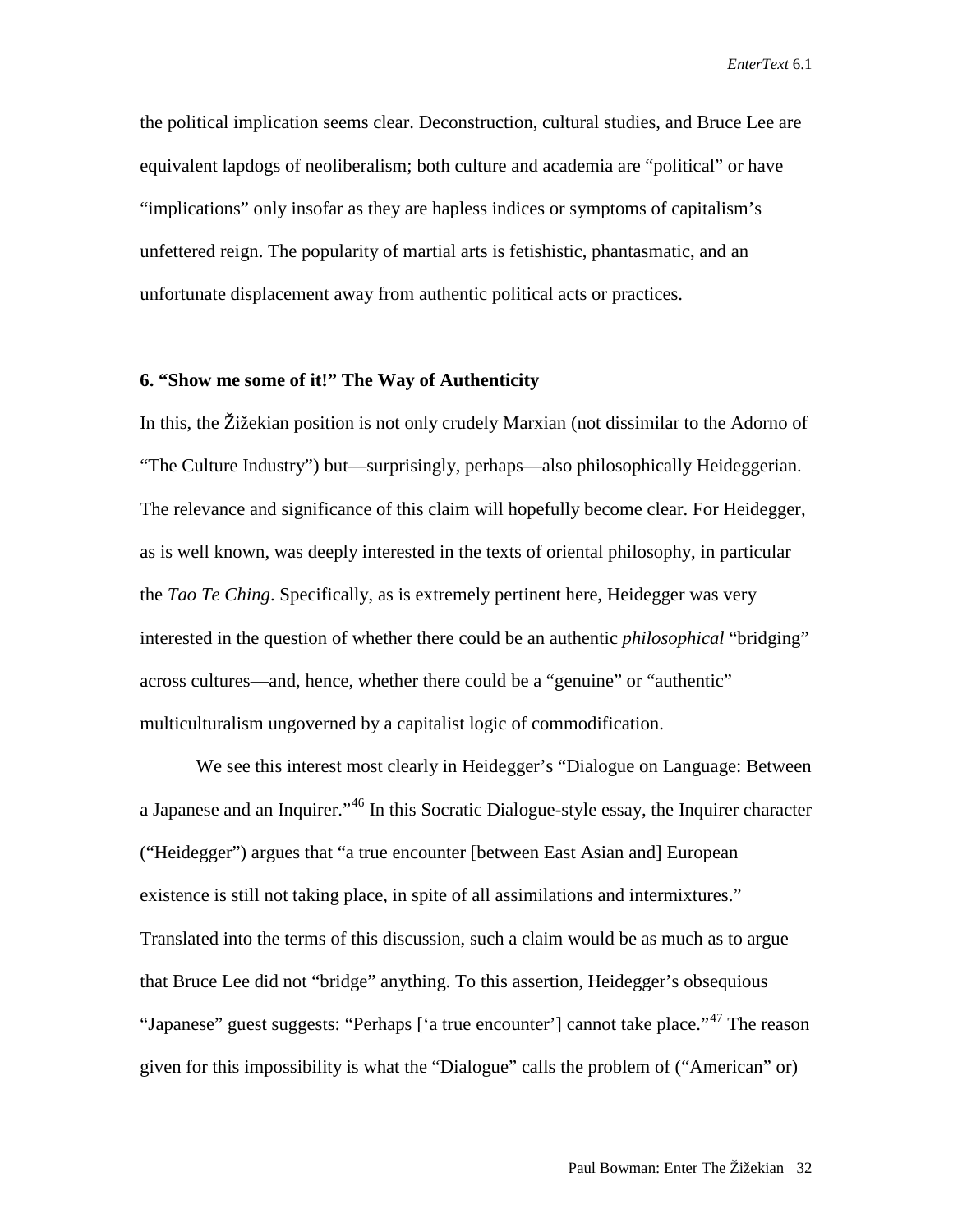"Europeanization" —namely, the "modern technicalization and industrialization of every continent, [from which] there would seem to be no escape any longer."<sup>[48](#page-28-37)</sup> As such, this is *like* Žižek's point about capitalism. But Heidegger takes it elsewhere. Indeed, interestingly, the Žižekian position is actually contained within and "sublated" (i.e., completed and superseded) by the Heideggerian argument. For Žižek's argument is that capitalism is the condition of possibility and therefore of *impossibility*, and the motive force, of cultural (non)encounters today. However, for Heidegger, the fundamental problem—more fundamental than Žižek's capitalism—is what the "Dialogue" calls "European conceptual systems."[49](#page-28-38) In the "Dialogue" these are claimed to be essentially different from East Asian conceptual systems. But the difference is also material, as well as aesthetic. In fact, for Heidegger, here, the "European conceptual systems" are said to be most pointedly present in that synthesis of "Western" aesthetics and "Western" technics: the film camera.

Accordingly, in Heidegger's text—or at least for his imaginary visitor—*all* film (even Kurosawa's film, *Rashomon*, which the two characters discuss) is an index of an unavoidable Europeanisation. This is because as soon as something—*anything*—is captured on camera, it is committed to a fully Western "objectness."[50](#page-28-39) This "objectness," we are told, is apparently alien to all things essentially East Asian, because cinematic "objectness" demands conventions of representation and conventions of *reading* representations that are irreducibly European. Thus, as Stella Sandford points out, Heidegger's "Dialogue" is in fact fundamentally "preoccupied with the issue of the possibility or impossibility of an East-West dialogue."[51](#page-28-40) Scholars like Reinhard May have read this text "as proof both of Heidegger's indebtedness to East Asian sources and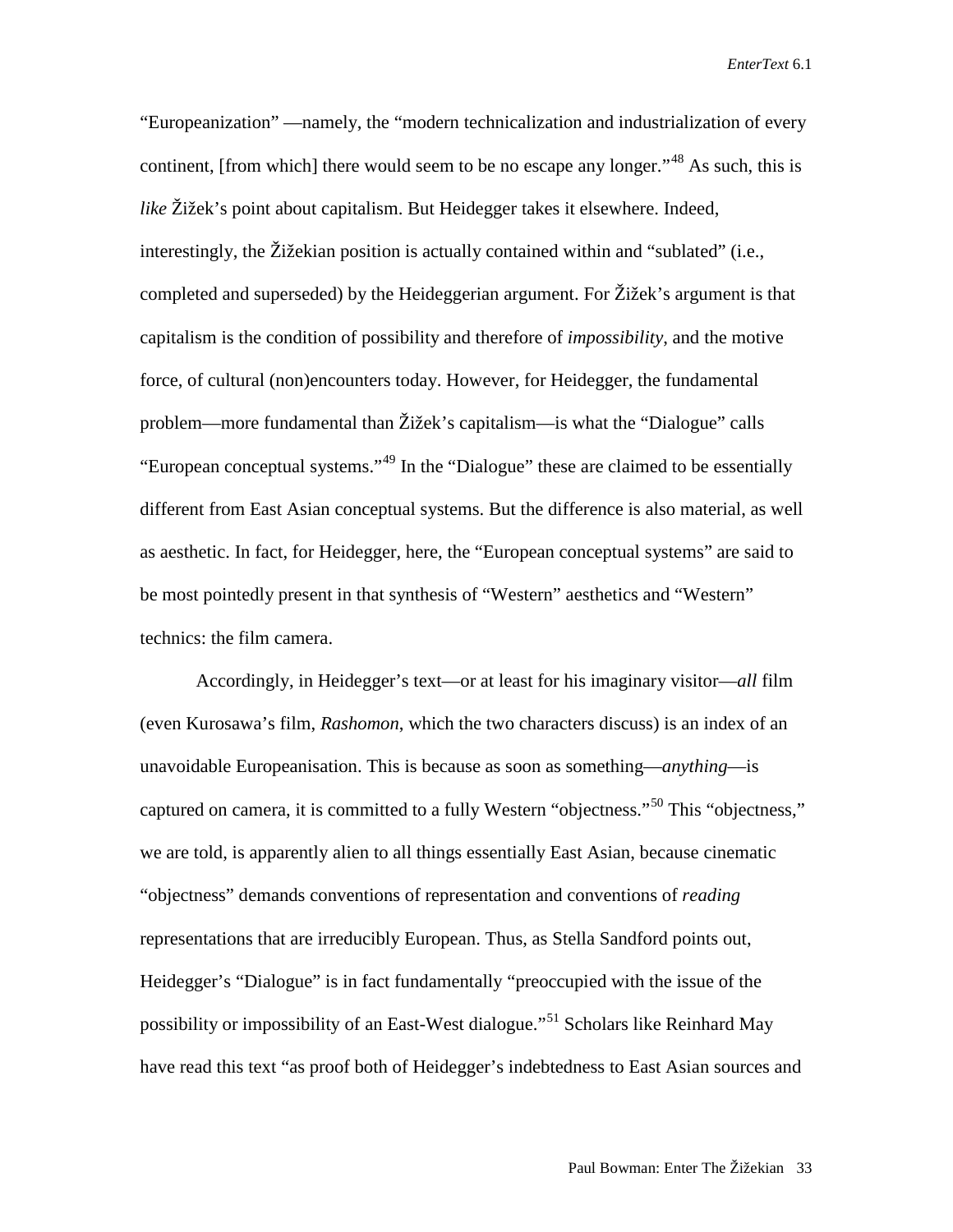his attempts to cover this over."<sup>[52](#page-28-41)</sup> But, argues Sandford, "it is equally plausibly read as a statement of Heidegger's belief in the fundamental and incommensurable *differences*  between philosophical traditions, and of the extraordinary difficulty, if not the outright impossibility, of a true dialogue, despite the best intentions of the interlocutors.<sup> $53$ </sup>

So, where does this leave us? It suggests that the fundamental problem with Žižek's position, despite the obvious moment of truth it contains, remains its economic reductionism—the reduction of *everything* to the pseudo-profound "fact" (or objectness) that there *is* an economy and that things can and will be bought and sold. Yet, despite Žižek's *ad hominem* insinuations, it is important to note that it is certainly *not* actually the economy that cuts off the possibility of "authenticity" or that compromises "encounter." Rather, the problem is with the very concept itself, what Derrida would once have called its "logocentrism," its essentialism. Authenticity, conventionally construed, is impossible. Similarly, the problem with this Heideggerian position is, as Sandford clearly points out, that in fact there *is* no "essential East" or "essential West" that are somehow two coherent identities as if tragically cut off from each other. There is only a coherent and distinct "East" and "West" in the fantasy productions of reductive, essentialist, Eurocentric and orientalist or occidentalist paradigms. Indeed, Sandford reminds us, *any* interest that Heidegger might have had in "*the*" East is purely an index of his investment in fantasies about "*the*" West.

#### **7. "These styles become institutes:" The (Political) Institution of Culture**

Why does this matter? Its significance relates to the political status of events of institution: it is the question of what passes for knowledge and what sociopolitical effects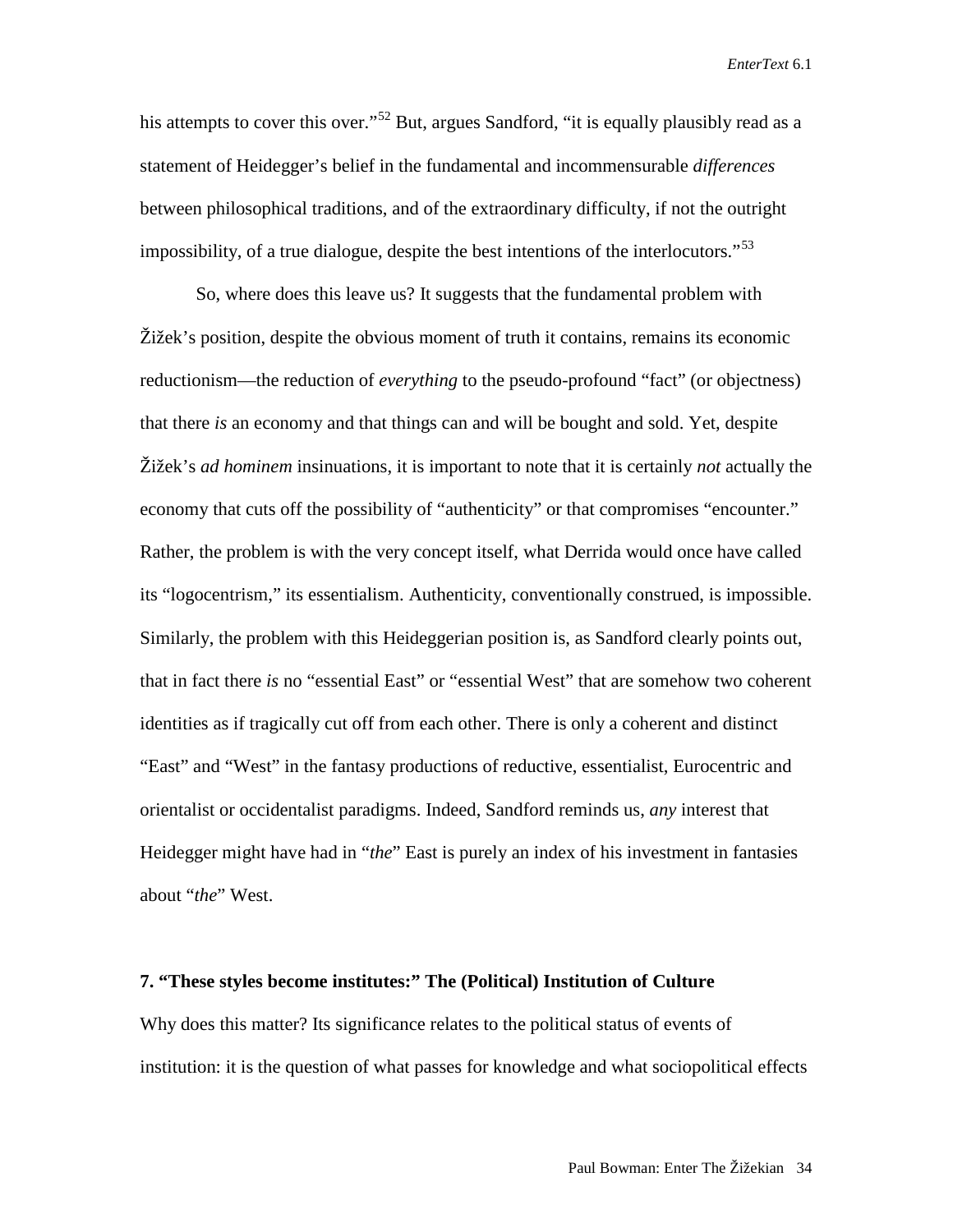that may have. If this seems too grandiose a claim, on a more modest note what it at least means is that a different theoretical paradigm is required for the cultural studies of martial arts than a Žižekian (non-)approach to culture. A straightforwardly *psychoanalytic* approach might tend to universalise and depoliticise, independent of context. A straightforwardly economistic approach is insufficient, to the extent that it descends into equally universalistic mantras about the delusions and simulacra of capital. Both of these mutually incompatible and ultimately incoherent failings are present—actually as the key ingredients—in Žižek's approach. As such, Žižek's approach to culture and politics is actually anathema to cultural studies (and political studies), even if on first glance his writings sometimes appear to be a kind of political or cultural studies. This is not to say that the insights of psychoanalysis or Marxism are to be rejected. On the contrary, they are necessary— "necessary but insufficient," as it were—at least as long as they overlook the institutional problematic, the broadly Gramscian post-Marxist matter of the contingency and power of institution. Žižek simply dismisses this when he claims "the 'truth' of [the 1960s'] transgressive revolt against the Establishment is the emergence of a new establishment in which transgression is part of the game."[54](#page-28-43) For Žižek, the fundamental backdrop to this constant change is the supposedly unified entity called capitalism. With this, he renounces not only the political propensities of culture and institutions but also the propensities of both politics and study themselves.

What is the alternative to such renunciation? Appropriately enough, it is actually very enlightening to turn from Žižek to one of Bruce Lee's remarkably perceptive insights. Discussing the martial arts of his day, Lee argued that: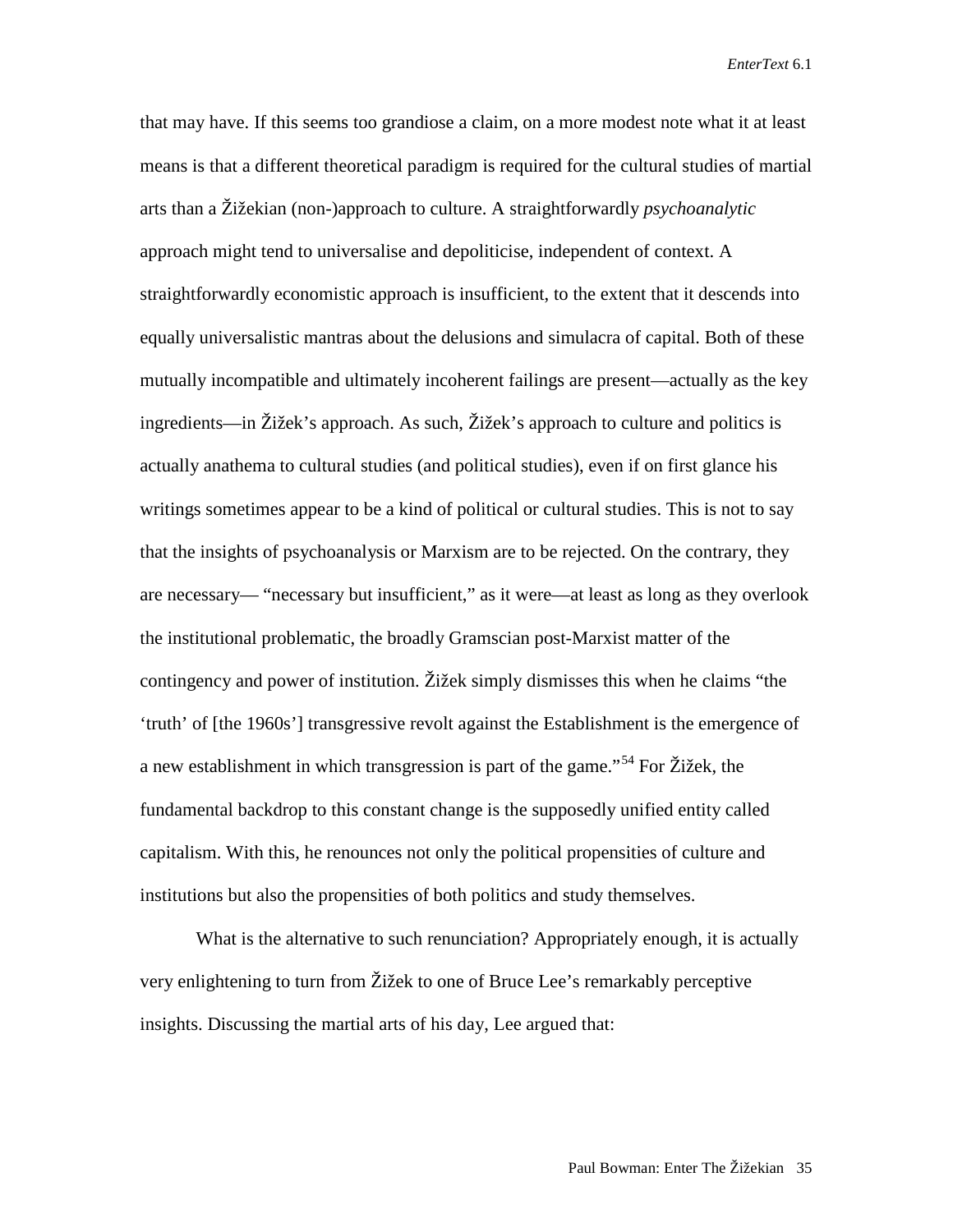Each man belongs to a style which claims to possess truth to the exclusion of all other styles. These styles become institutes with their explanations of the "Way," dissecting and isolating the harmony of firmness and gentleness, establishing rhythmic forms as the particular state of their techniques.

Instead of facing combat in its suchness, then, most systems of martial art accumulate a "fancy mess" that distorts and cramps their practitioners and distracts them from the actual reality of combat, which is simple and direct. Instead of going immediately to the heart of things, flowery forms (organized despair) and artificial techniques are ritualistically practised to simulate actual combat. Thus, instead of "being" in combat these practitioners are "doing" something "about" combat.<sup>[55](#page-28-44)</sup>

This insight can surely be generalised. However, the mistake that Bruce Lee made was to believe that what he constructed actually succeeded in going "directly" and "immediately to the heart of things." That is, Lee too (like Žižek) falls into the trap of believing that his own constructions are "objective," free from "institution," free from belief, from theory, from myth and fiction—as if simply "true." But there is no getting away from the contingency of institution, the contingency of culture. Everything is instituted. And institutions are consequential. As we have clearly seen, Bruce Lee was from the origin a postmodern, interdisciplinary, multicultural and—despite Žižekian dismissiveness of such things—*consequential institution*. The "event" of Bruce Lee was clearly not simple. Perhaps not "deep" or "enigmatic" in any romantic sense, it was nevertheless multiple and complex, simultaneously mythic and real, both theoretical and practical, equally imaginary and institutional. So, *vis-à-vis* the martial arts and questions of cultural knowledge more widely, what is clear is that the approach must always be supplemented with the awareness that "An institution… is not merely a few walls or some outer structures surrounding, protecting, guaranteeing or restricting the freedom of our work; it is also and already the structure of our interpretation."[56](#page-28-45) So the question will always remain: what's your style?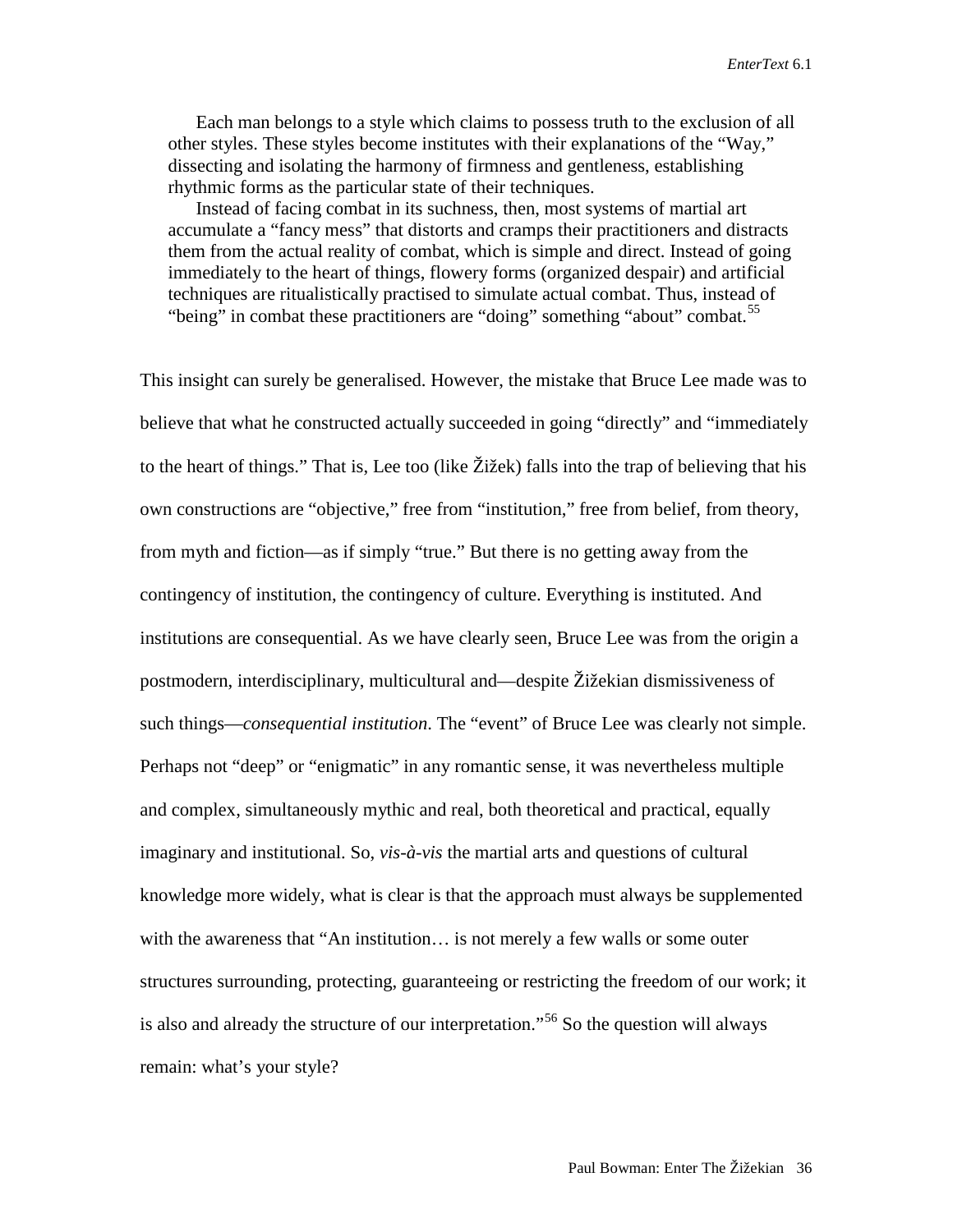*Lee*: It's Lau's time.

*Braithwaite*: Yes, of course…

*Lee*: Kick me…. Kick me. [*Lau throws a kick*] What was that? An exhibition? We need [*pointing to his head*] emotional content. Try again…. [*Lau kicks again*] I said emotional content. Not anger! Now try again! With *me*! [*Lau throws two more kicks, causing Lee to respond*] That's it! How did it feel to you? *Lau*: Let me think.

*Lee*: [*slaps Lau's head*] Don't think! *Feel*! It is like a finger pointing away to the moon. [*slaps Lau's head*] Don't concentrate on the finger or you will miss all that heavenly glory. Do you understand? *Lau*: [*smiles, nods, bows*]

*Lee*: [*Slaps the back of Lau's head*] Never take your eyes off your opponent, even when you bow….

That's it. <sup>4</sup> Quoted by G. C. Spivak in her Translator's Preface to Jacques Derrida, *Of Grammatology* (Baltimore:

Johns Hopkins University Press, 1976), xiii.<br><sup>5</sup> Stephen Chan, "The Construction and Export of Culture as Artefact: The Case of Japanese Martial Arts" (*Body and Society* 1, 2000), 69.<br>
<sup>6</sup> Ibid.<br>
<sup>7</sup> Ibid. <sup>8</sup> Brian Kennedy and Elizabeth Guo have recently gone further than this, focusing on the myths associated <br>
<sup>8</sup> Brian Kennedy and Elizabeth Guo have recently gone f

with the romanticised "Shaolin Temple." They write:

"The myth was largely created in two books. In his article, 'On Politically Correct Treatment of Myths in Chinese Martial Arts,' Henning states: 'The origins of this myth cannot be traced back earlier than its appearance in the popular novel, *Travels of Lao Can*, written between 1904 and 1907, and there is no indication that it was ever part of an earlier oral tradition.'

"The second myth that popularized the Bodhidharma-Shaolin temple myth was *Secrets of Shaolin Temple Boxing*, written in 1915 by an unknown author. In his article titled 'The Chinese Martial Arts in Historical Perspective,' Henning writes of this book: 'Both Tang Hao and Xu Je Dong exposed this book's lack of historicity but, unfortunately, it became popularly accepted as a key source for Chinese martial arts history enthusiasts, and its pernicious influence has permeated literature on the subject to this day.'"

<span id="page-26-1"></span><span id="page-26-0"></span><sup>&</sup>lt;sup>1</sup> *Enter The Dragon* (Robert Clouse, Hong Kong/USA, 1973).<sup>2</sup> The full exchange runs:

<sup>[</sup>*Lee approaches an elderly monk on a path*]

*Lee*: [*bowing*] Teacher?

*Teacher*: Hmm. I see your talents have gone beyond the mere physical level. Your skills are now at the point of spiritual insight. I have several questions. What is the highest technique you hope to achieve? *Lee*: To have no technique.

*Teacher*: Very good. What are your thoughts when facing an opponent?

*Lee*: There is no opponent.

*Teacher*: And why is that?

*Lee*: Because the word "I" does not exist.

*Teacher*: So. Continue.

*Lee*: A good fight should be like a small play, *but* played seriously. A good martial artist does not become tense, but ready. Not thinking, yet not dreaming: ready for whatever may come. When the opponent expands, I contract; when he contracts, I expand; and when there is an opportunity, I do not hit: *Ihe raises his fist, but does not look at it] it* hits all by itself.<br>The full scene (actually, a scene within a scene, as Lee has to break off his conversation with the British

<span id="page-26-2"></span>Agent Mr Braithwaite), runs like this: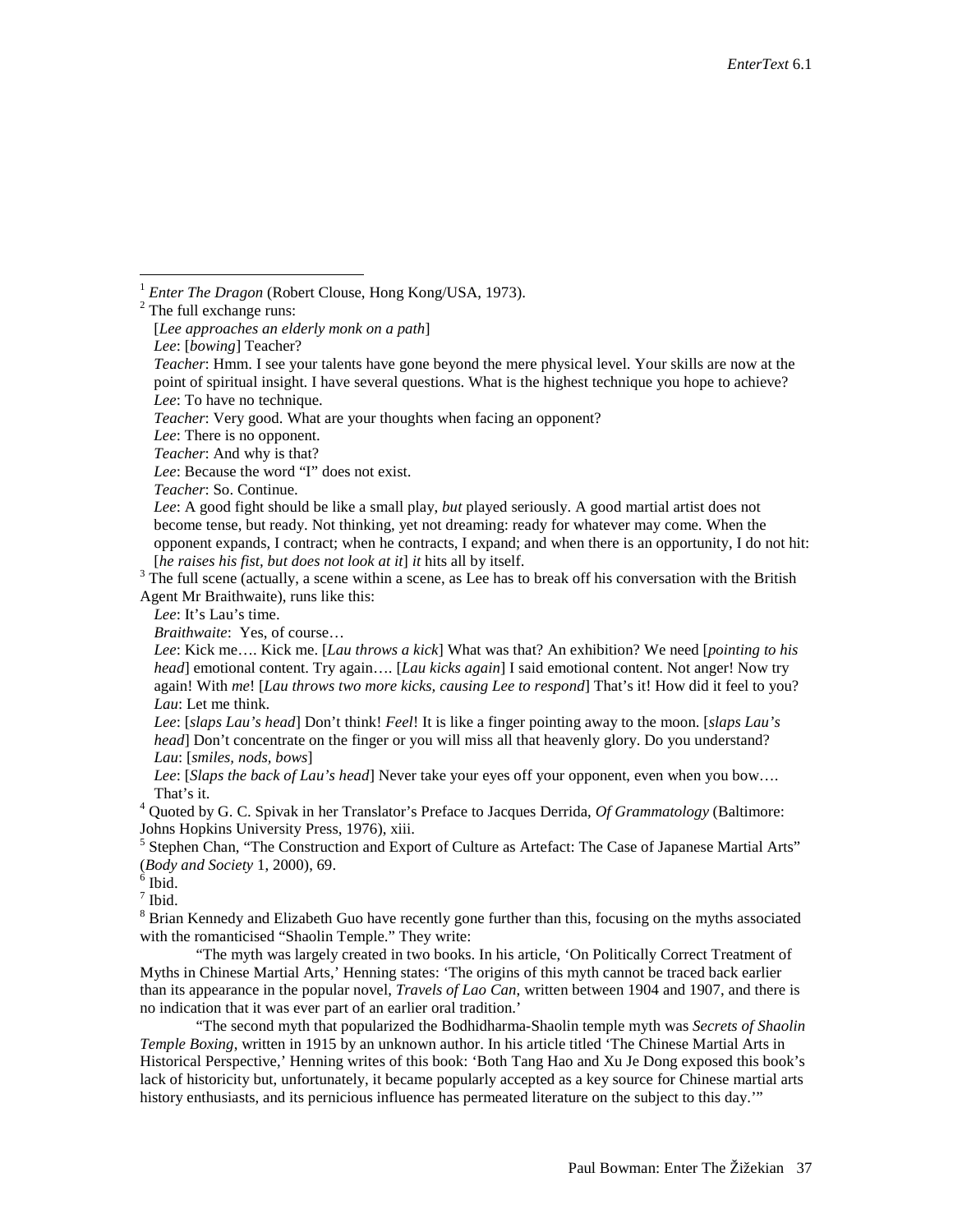Brian Kennedy and Elizabeth Guo, *Chinese Martial Arts Training Manuals: A Historical Survey* (Berkeley, California: North Atlantic Books, 2005), 70-71.<br><sup>9</sup> Both of these points are regularly clarified in the extensive literature on Bruce Lee. One good discussion

can be found in Dan Inosanto, *Jeet Kune Do: The Art and Philosophy of Bruce Lee* (Los Angeles, Know How Publishing, 1980).

 $10$  Chan, 71. He aligns this with the postmodern condition, proposing that "These days you choose your own myths."<br><sup>11</sup> Ibid.

 $\overline{a}$ 

<sup>12</sup> Ibid., 70.<br><sup>13</sup> Ibid., 70.<br><sup>14</sup> Jacques Derrida, *The Gift of Death* (Chicago and London: University of Chicago Press, 1995).<br><sup>15</sup> Derrida, *The Gift of Death*, 12.<br><sup>16</sup> This can be seen played out in exemplary fashi Jarmusch, 1999). See also, of course, the similarities between G. W. F. Hegel, *Phenomenology of Spirit* (Oxford: Oxford University Press, 1977) and Tsunetomo Yamamoto and William Scott Wilson, *Hagakure:* 

<sup>17</sup> See, for instance, Leon Hunt, *Kung Fu Cult Masters* (London and New York: Wallflower, 2003); and Gina Marchetti, *Romance and the "Yellow Peril:" Race, Sex, and Discursive Strategies in Hollywood* 

<sup>18</sup> The first testimonial on the cover of one edition of *The Book of Five Rings* reads: "Today's business people will find … [this] 350-year-old martial arts classic … compelling and tantalizingly relevant. Perseverance, insight, self-understanding, inward calm even in the midst of chaos, the importance of swift but unhurried action: Musashi's teachings read like lessons from the latest business management gurus. Who couldn't succeed in business by applying Musashi's insights on conflict and strategy!" Mayamoto Musashi, *The Book of Five Rings*, trans. Thomas Cleary (Boston and London: Shambala, 1994).

<sup>19</sup> Jian Xu, "Body, Discourse, and the Cultural Politics of Contemporary Chinese Qigong" (*The Journal of Asian Studies*, 58.4, November 1999), 961-991. This is discussed further below.

*Asian Studies, 58.4, November 1999),* 1. Asian Menace: Reforming Capoeira as a Brazilian National Sport"<br>(*The International Journal of the History of Sport 4*, December 2002), 1-32.

<sup>21</sup> Terry Brown, *English Martial Arts* (Frithgarth, Norfolk: Anglo-Saxon Books, 1997), 18. See also Gichin<br>Funakoshi, *Karate-Dō: My Way of Life* (Tokyo, New York and London, Kodansha International, 1975).

<span id="page-27-1"></span><span id="page-27-0"></span>

<sup>22</sup> Downey, 2.<br>
<sup>23</sup> Downey, 2-3.<br>
<sup>24</sup> Xu, 961.<br>
<sup>25</sup> Jacques Derrida, *The Gift of Death*, 8. Those who are very self-reflexively inclined might propose that the tendency of so many recent studies to proceed like this could *itself* be related to something like a common subjection to the dictates of a shared political unconscious, which skew such studies in a particular direction. According to Slavoj Žižek, this is a kind of "cognitive suspension" characteristic of deconstruction and cultural studies: a refusal to ask direct ontological questions about reality in favour of discussing "different discursive formations evaluated not with regard to their inherent truth-value, but with regard to their sociopolitical status and impact." See Slavoj Žižek, *Did Somebody Say Totalitarianism?: Five Interventions in the (Mis)Use of a Notion* (London: Verso, 2001), 219. Nevertheless, the basic point here is that, for Xu, dealing with China, it *is* possible to tie the body to the nation and to the state, because that which indisputably dominates and defines the geo-political and bio-political context *is* the state. The ability to specify precisely what sets the parameters and determines the state of praxis (or, that is, valid, viable, legitimate activity) enables  $Xu$ 's analysis and argument to be clear.

<sup>26</sup> Inosanto, 66-67.<br><sup>27</sup> Jacques Derrida, *Edmund Husserl's Origin of Geometry: An Introduction* (New York and Brighton: Harvester, 1978 [1962]).

<sup>28</sup> Inosanto, 36.

<sup>29</sup> Bruce Lee, *Chinese Gung-fu: The Philosophical Art of Self-Defense* (Santa Clarita, California: Ohara Publications, 1987 [1963]).

 $30$  Stuart Hall never seems to have had problems with the name "cultural studies," apparently because unlike names like "deconstruction" or "jeet kune do," the name "cultural studies" effectively works in an